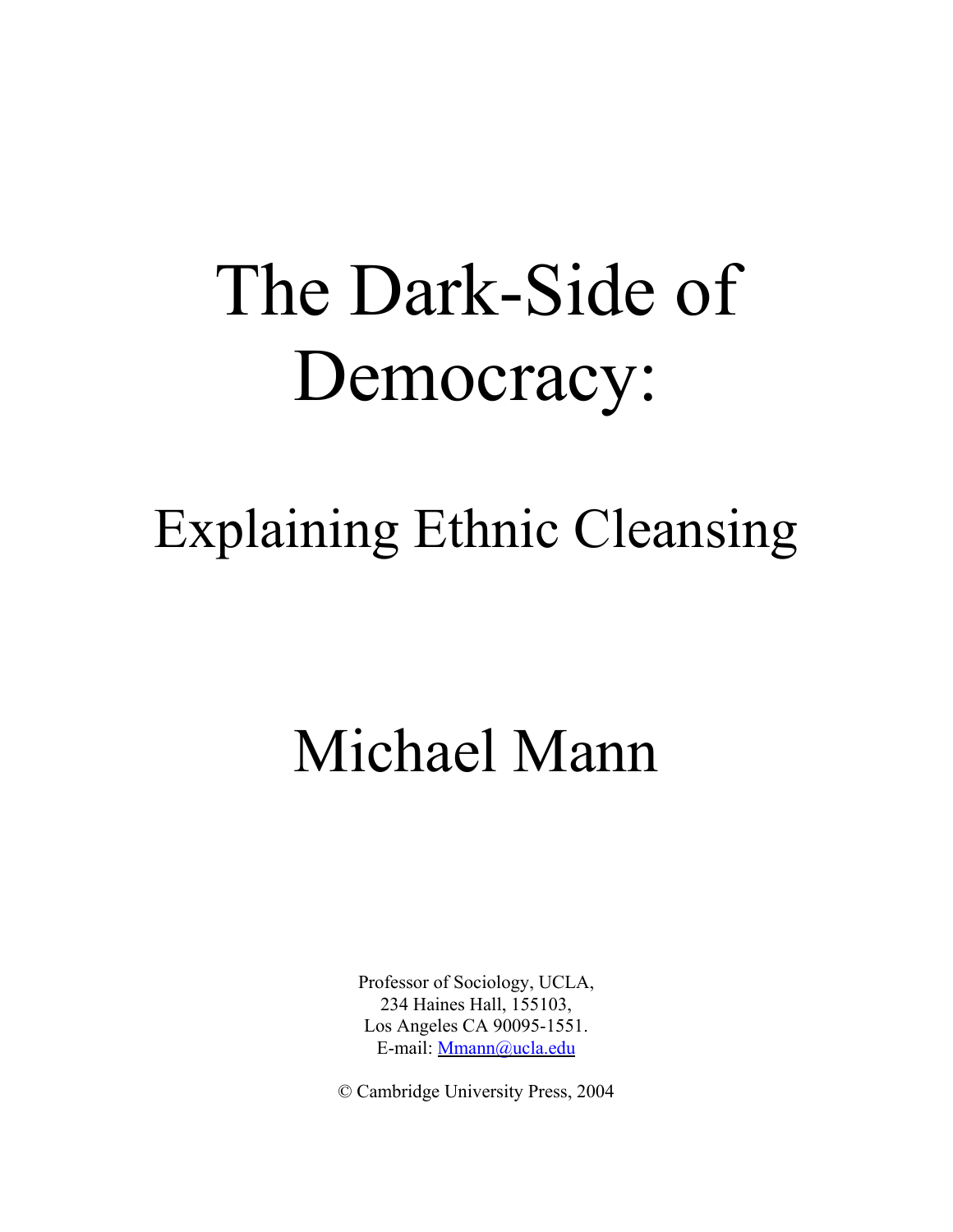**Michael Mann The Dark-Side of Democracy: Explaining Ethnic Cleansing**

- **Chapter 1: The Argument**
- **Chapter 2: Explanations of Ethnic Cleansing**
- **Chapter 3: Ethnicity and Cleansing in Ancient and Early Modern Times**
- **Chapter 4: Two Versions of "We, the People"**
- **Chapter 5: Genocidal Democracies in the New World**
- **Chapter 6: Armenia, I: Into the Danger Zone**
- **Chapter 7: Armenia, II: Genocide**
- **Chapter 8: Nazis, I: Radicalization**
- **Chapter 9: Nazis, II: Fifteen Hundred Perpetrators**
- **Chapter 10: Nazis, III: Genocidal Careers**
- **Chapter 11: Germany's Allies and Auxiliaries**
- **Chapter 12: Communist Cleansing: Stalin, Mao, Pol Pot**
- **Chapter 13: Yugoslavia, I: Into the Danger Zone**
- **Chapter 14: Yugoslavia, II: Murderous Cleansing**
- **Chapter 15: Rwanda, I: Into the Danger Zone**
- **Chapter 16: Rwanda, II: Genocide**
- **Chapter 17: Rounding-Out the Argument: The Counter-Factual Cases of India and Indonesia**
- **Chapter 18: Combatting Ethnic Cleansing Today**

**Bibliography**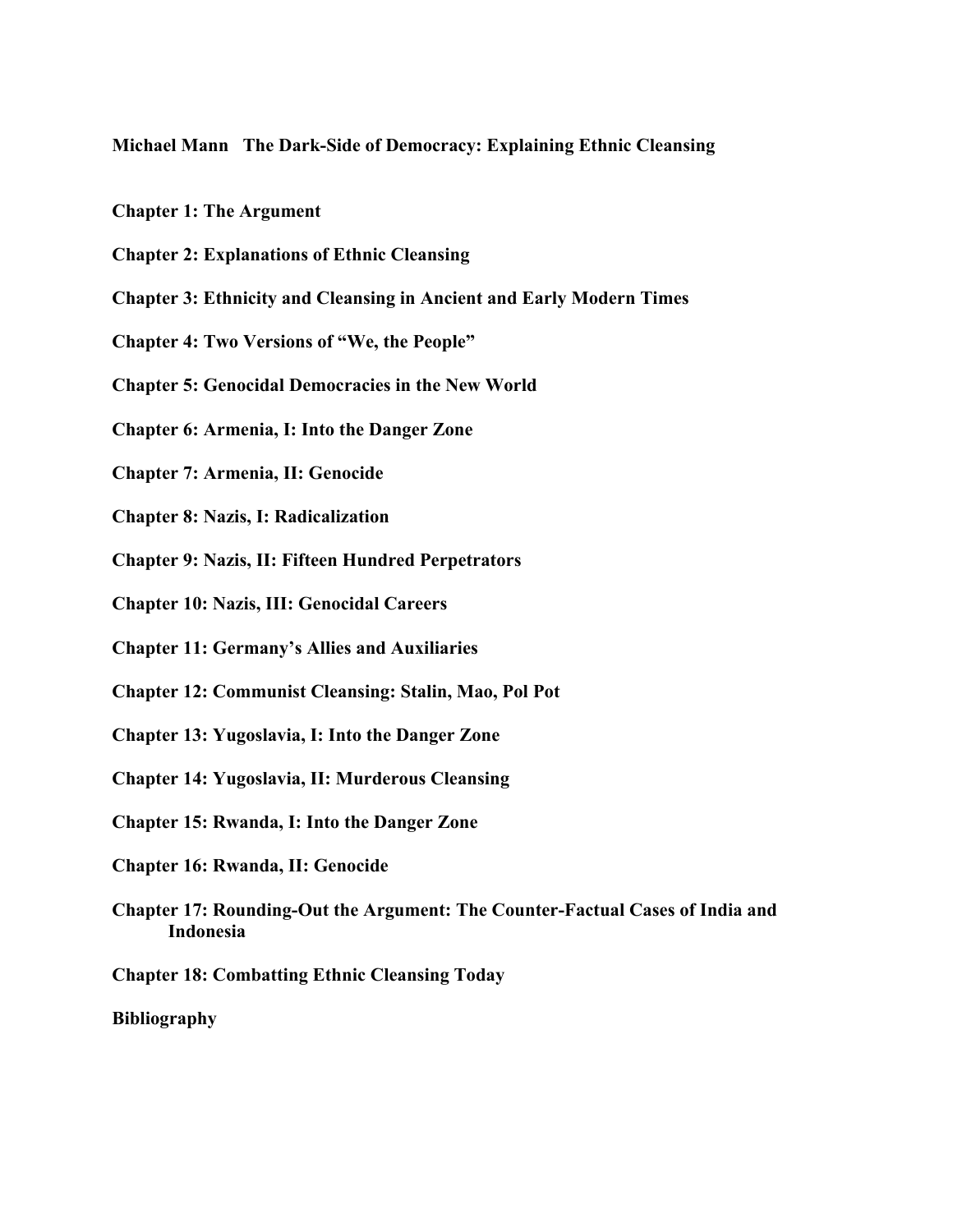#### **Michael Mann: The Dark-Side of Democracy: Explaining Ethnic Cleansing**

#### **Chapter 1: The Argument**

74-year-old Batisha Hoxha was sitting in her kitchen with her 77-year-old husband, Izet, staying warm by the stove. They had heard explosions but did not realize that Serbian troops had already entered the town. The next thing she knew, five or six soldiers had burst through the front door and were demanding "Where are your children?". The soldiers began beating Izet, "so hard that he fell to the floor", she said. While they were kicking him, the soldiers demanded money and information on the whereabouts of the couple's sons. Then, while Izet was still on the floor looking up at them, they killed him. "They shot him three times in the chest", recalled Batisha. With her husband dying before her, the soldiers pulled the wedding ring off her finger.

"I can still feel the pain", she said. They fired shots ... and finally they kicked Batisha and a 10-year-old boy who was staying with them and told them to get out.

"I was not even outside the gate when they burned it"... Her husband's body was in the flames. In that moment she was paralyzed. She was standing on the street in the rain with no house, no husband, no possessions but the clothes she was wearing. Finally, strangers passed in a tractor and bundled her into their wagon. Batisha's daughter later found her in a refugee camp in northern Albania.

Looking tenderly at her one photograph of herself and Izet, Batisha murmurs: "Nobody understands what we have seen and what we have suffered. Only God knows."1

This is how murderous ethnic cleansing was wreaked on one household in the village of Belanica in Kosovo, formerly part of Yugoslavia, in the very last year of the  $20<sup>th</sup>$  century. The perpetrators were Serbs, using murder and mayhem to terrify the local Albanians into fleeing the area. Then it could be occupied by Serbs, as was "their right". For, said these Serbs, though the population of Kosovo is 90% Albanian, this was the Serb heartland, the home of their ancient battlefields and monasteries. Now, of course, the Kosovo boot is on the other foot. Since 1999 it has been Albanians who have been terrorizing and kicking out Serbs. Kosovo is now cleansed, not of Albanians, but of almost all its Serbs.

But change the names of the people involved and the incident could have occurred almost anywhere in the world over the last few centuries – in Australia, Indonesia, India, Russia, Germany, Ireland, the United States, Brazil. Ethnic cleansing is one of the main evils of modern times. We now know that the Holocaust of the Jews – though unique in important ways – is not unique as a case of genocide. The world's genocides remain thankfully few, but they are flanked by numerous other cases of somewhat less severe but nonetheless murderous cleansing.

<sup>&</sup>lt;sup>1</sup> We know too -- thanks to Los Angeles Times reporter John Daniszewski, whose extensive, graphic report on Belanica appeared in the paper on April 25, 1999.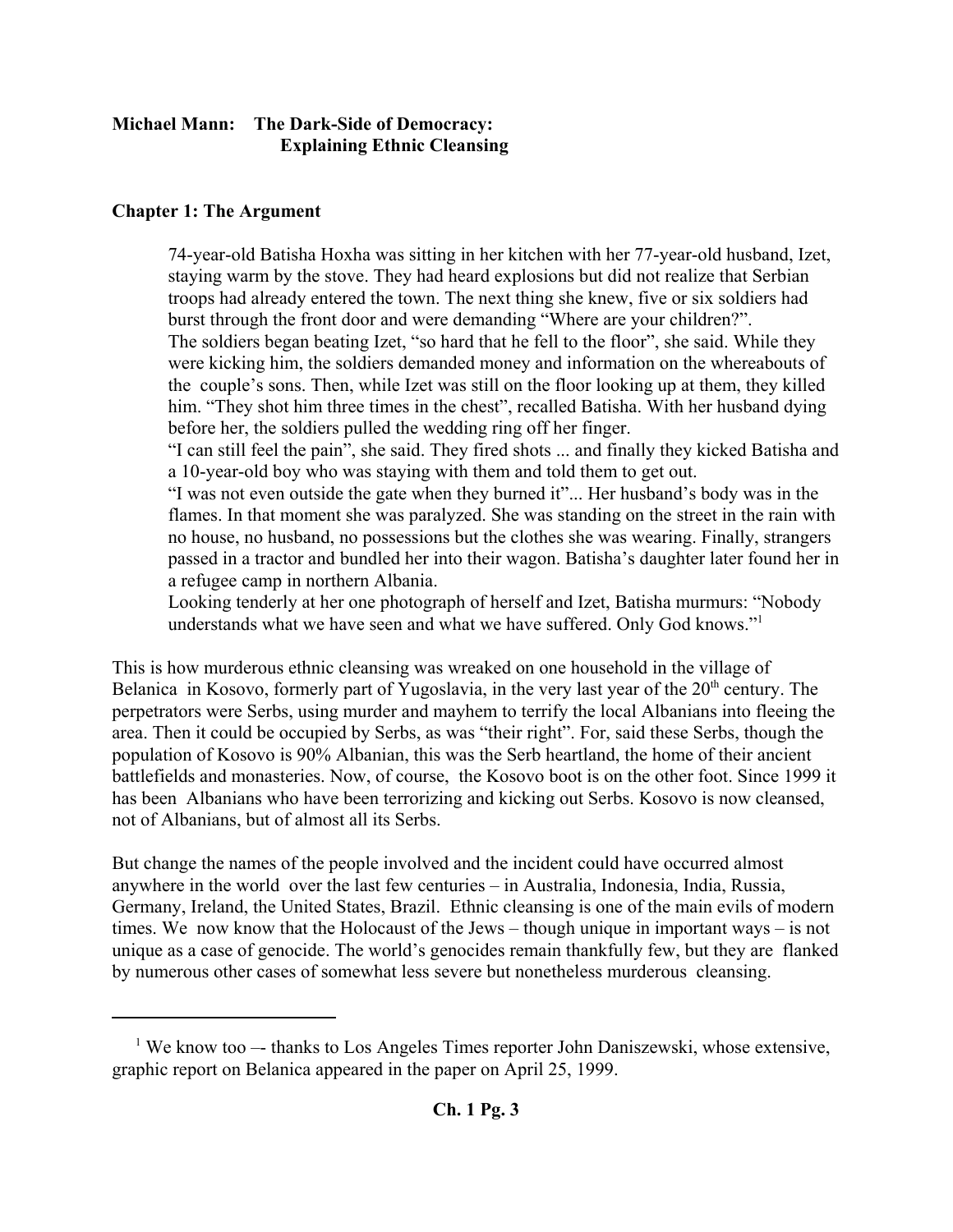Though the menace of such atrocities is generally recognized, our understanding of it remains as primitive as the behaviour itself is often said to be. Two rather simple opposed theories predominate: that it is perpetrated by entire primitive peoples or by evil, manipulative elites. Books purporting to explain the cases discussed in this book in such terms continue to pour out. These two explanations offer us comfort, since we can apparently blame human beings who are utterly unlike ourselves for such atrocities. But they are false: the perpetrators are much too like us for comfort.

In this book I advance a better, though more complex explanation. For the sake of clarity, I lay out my explanation up-front and beforehand, in the form of eight general theses. I hope to prove them in the course of the book by examining in detail the very worst cases of cleansing, those which have involved mass murder. So if you are initially sceptical of some of my theses, I urge you to suspend disbelief until you have looked at some of these cases.

(1) My first thesis concerns the broad historical era in which murderous cleansing became common. It is the depressing news broadcast in the title of this book. **Murderous cleansing is modern, because it is the dark-side of democracy**. This is my most provocative thesis, which many are bound to fiercely reject. We are accustomed to think of democracy as bringing nothing but good to the world. Let me make clear at the outset that I do not claim that it is democracies that routinely commit murderous cleansing – though some do. Nor do I reject democracy as an ideal – I endorse that ideal. Yet democracy has always carried with it the possibility that the majority might tyrannize minorities, and this possibility carries more ominous consequences in certain types of multi-ethnic environment.

This thesis has two parts, concerning modernity and democracy. Ethnic cleansing is essentially modern. Though not unknown in previous history, it became more frequent and deadly in modern times. Later chapters will support this with broad-ranging historical analysis. But a moment's reflection by any adult would also support it -- during our own lifetimes things got a lot worse! The 20th century death-toll through ethnic conflict amounted to somewhere over seventy million, dwarfing that of previous centuries. Even conventional warfare increasingly targeted entire "peoples" as "the enemy". Whereas civilians accounted for below 10% of deaths in World War I, they rocketed to over half in World War II, and to somewhere above 80% in wars fought in the 1990s. Ethnically-targeted wars boomed in mid-century and then again from the 1970s to the late 1990s<sup>2</sup>. Ethnic tensions (including religious ones, which I treat as a specific type of ethnic conflict) continue to simmer as I write this, in the year 2001 – in Northern Ireland, the Basque Country, Cyprus, Bosnia, Kosovo, Macedonia, Israel, Iraq, Chechnya, Azerbajian, Afghanistan, India, Kashmir, Burma, Tibet, Chinese Central Asia, Fiji, the Southern Philippines, various islands of Indonesia, the Sudan, Sierra Leone, Liberia, Nigeria, Congo, Rwanda and Burundi. Over half these cases involve substantial killing. As you read these words, one ethnic crisis will be probably exploding into violence on your television screens or

<sup>&</sup>lt;sup>2</sup> It is impossible to give exact figures, but see Chesterman (2001: 2); Gurr (1993 & 2000) and Markusen & Kopf (1995: 27-34) for some rough estimates.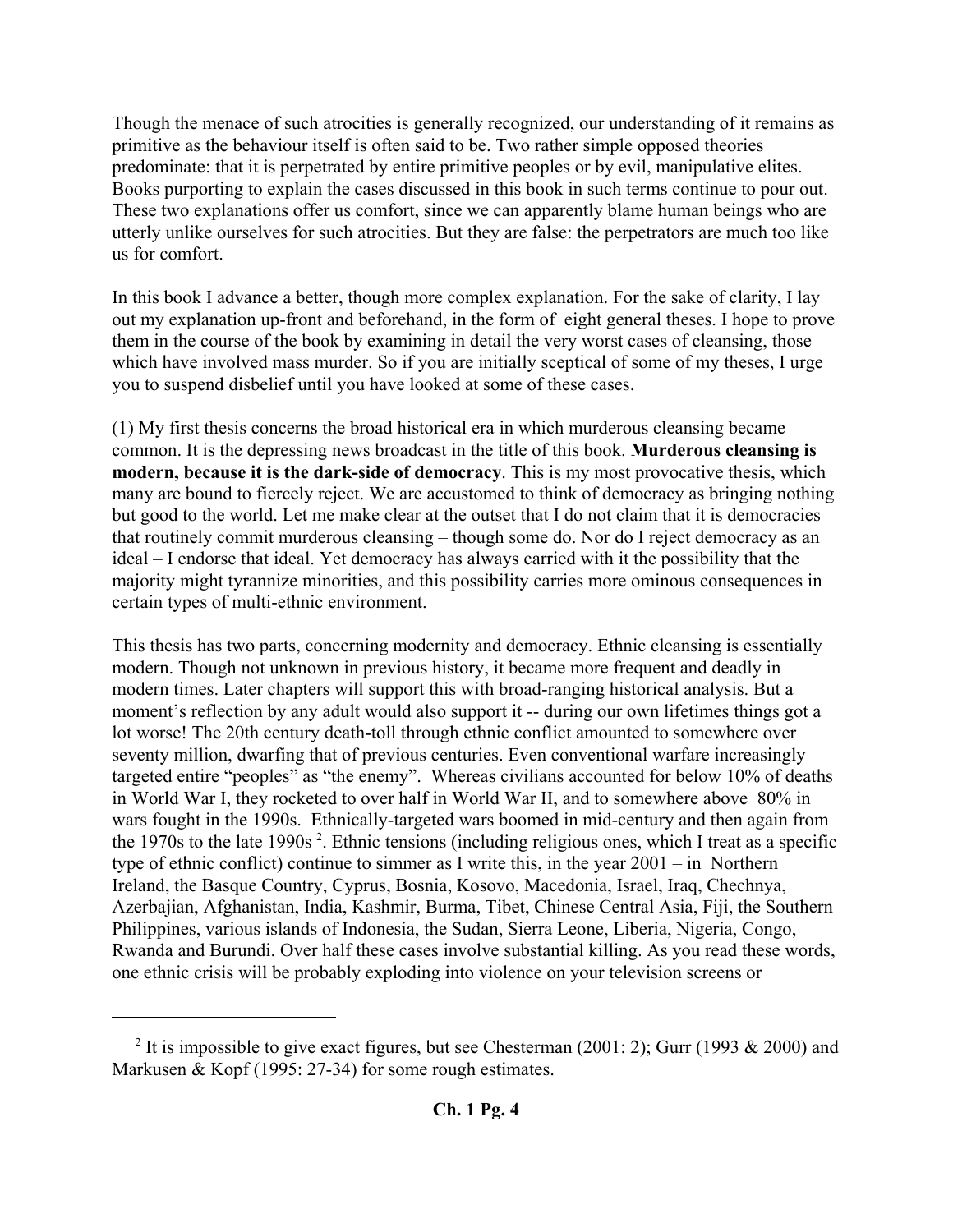newspapers, while several other explosions will not be deemed newsworthy. The 20th century was bad enough. Perhaps the 21<sup>st</sup> will be even worse.

The above paragraph was written before September 11, 2001. The mayhem committed on that day, and "the war against terrorism" that it triggered, have imprinted the horror of murderous ethnic and religious strife on the consciousness of the entire world. It has especially struck home in the prosperous countries of the North, mostly shielded from such strife over the past halfcentury. Americans especially have been led to contemplate matters that they thought were long-gone from their world (in fact, since they exterminated almost all their own Indians in previous centuries). Neither the attack of September 11 nor the retaliatory attack on Afghanistan had as their intent ethnic cleansing. As my Table 1.1 (presented a little later in this Chapter) makes clear, there are many types of mass killing besides murderous ethnic cleansing. Yet it is clear that these attacks can only be understood in the light of a linked series of serious cases of ethnic cleansing in the world today. Especially relevant are those involving Jews and Muslims in Palestine, Sunni and Shi'ite Muslims in Iraq, Russians and Chechens, Kasmiri Muslims and Hindus, and "tribal" ethnic cleansings in Afghanistan. These have been raging for years – like other cases in the world. What makes these more dangerous is that small groups I shall label "combat fundamentalists" form one of the parties, and that some of the cases involve the global imperial Power, the United States. I shall deal with September 11 and its background in my concluding Chapter. For the moment, I use it only to reinforce part of my first general thesis. Ethnic cleansing is modern.

Thus, unfortunately for us, murderous ethnic cleansing is not "primitive". It belongs not to "backward" or "alien" peoples – despite the gross stereotypes of Muslims or Afghans recently circulating. It belongs to our own civilization and to us. This is because of the second part of this thesis: it is the perversion of our modern aspirations to democracy in the nation-state. Democracy means rule by the people. But in modern times "the people" has come to mean two things. The first is what the Greeks meant when they invented the term: their word *demos* meant the ordinary people, the mass of the population. So democracy is rule by the ordinary people, the masses. But in modern times "the people" has conveyed a second sense , as a "nation" or as the Greek term *ethnos*, an ethnic group – a people which shares a common culture and sense of heritage, distinct from other peoples. But if "the people" is to rule in "its own" nation-state, and the people is defined in ethnic terms, what is to happen to those of different ethnicity? Answers have often been unpleasant – especially when one ethnic group forms a majority, for then it can rule "democratically" but also tyrannically. We will see that in some contexts authoritarian regimes did better at handling ethnic conflicts than did democratic ones. Of course, the ideal is still a democratic one. But democracies in certain multi-ethnic contexts need particular institutions to restrain the tendencies of rule by the people.

We find that murderous cleansing is moving across the world as the world modernizes and democratizes. This is why its past lay mainly among Europeans, who invented the democratic nation-state. The countries inhabited by Europeans – in Europe and elsewhere – are now safely democratic, but most have also been ethnically cleansed. Now the epicentre of murderous cleansing has moved into the South of the world. Unless humanity takes evasive action, it will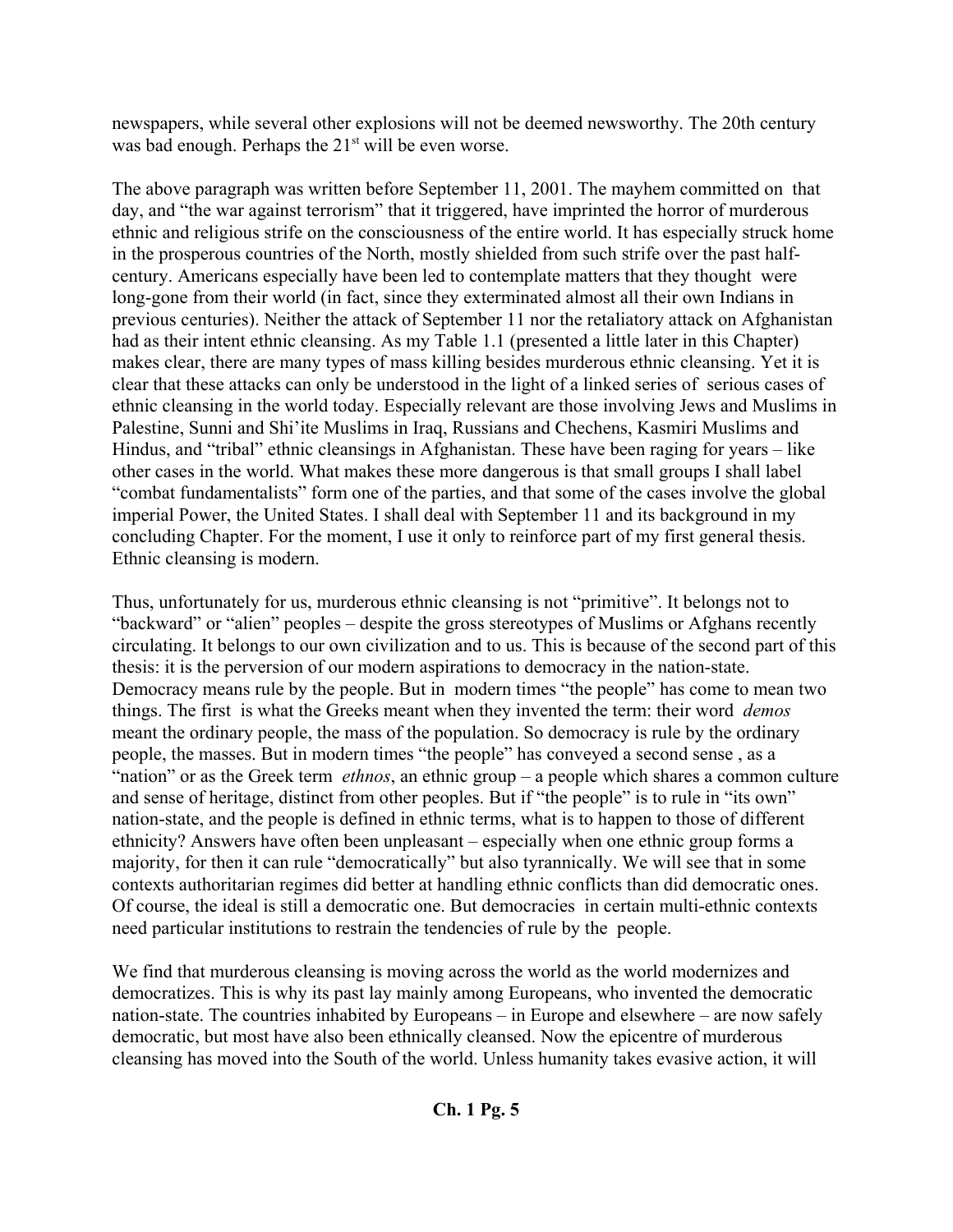continue to spread until democracies – hopefully, not ethnically-cleansed ones – rule the world. Then it will ease. But if we wish to ease it quicker from the world, we have to face squarely up to the problems of modernity and democracy. It is our problem and so we must understand it better.

(2) **Ethnic hostility rises where ethnicity trumps class as the main form of social stratification, in the process "capturing" and "channelling" class-like sentiments toward ethno-nationalism.** Cleansing was rare in the past because most big historic societies were "class-divided". Aristocracies or other small oligarchies dominated them and they rarely shared a common culture or shared sense of ethnic identity with the common people. In fact they despised the people, often considering them barely human. "The people" did not really exist across class lines – class trumped ethnicity. Even in the Roman Republic, with its representative institutions, the state motto was SPQR, *Senatus Populusque Romanus*, "The Senate **and** the People of Rome", two different entities.

Even the first modern societies were dominated by the politics of class. Liberal representative states first emerged as a way of compromising class conflict, giving them a plural sense of "people" and "nation", and so they also tolerated some ethnic diversity. But where the modern struggle for democracy involved "a whole people" struggling against rulers defined as "foreign", an ethnic sense of "the people" arose. Here ethnicity often "captured" class resentments, leading to a sense of "the people" as a "proletarian nation" asserting fundamental democratic rights against an upper-class "imperial nation". Imperial nations responded that they were bringing "civilization" to their backward peoples. Both somewhat class-like attitudes continue today. The Palestinian cause is decidedly proletarian in its tone, seeing its oppressor as an exploiting and colonial Israel – backed up by American imperialism; while Israelis (and then Americans) claim they are defending civilization against primitive terrorists. In the particular circumstances explained in the rest of my theses, such sentiments might generate murderous ethnic cleansing.

Thus ethnic differences cannot be understood in isolation from other social differences – especially of class, region and gender. In fact ethno-nationalism is strongest where it can "capture" class, regional and gender sentiments. The most serious defect of recent writing on ethnic nationalism has been its almost complete neglect of class relations.<sup>3</sup> This simply inverts the defect of a previous era in which class conflict was believed to dominate while ethnicity was ignored. Now the reverse is true, and not only among scholars. Our televisions are nowadays alive to the sight and sound of ethnic/ religious strife, but not to the clashes between workers, peasants, capitalists and landlords across the world (though these are probably more frequent

<sup>&</sup>lt;sup>3</sup> In Anthony Smith's (2001) recent review of theories of nationalism, class (and region and gender) are largely absent from his pages (cf also Hutchinson,1994; Brubaker, 1992, 1996). Marxian analyzes of particular classes being the bearers of nationalism form an exception to this neglect, though Marxists seem not to have discussed ethnic cleansing, preferring to expose class forms of exploitation! Some writers view class and ethnicity as polar opposites, claiming that class is "materialistic", ethnicity is "emotional" (Horowitz, 1985: 105-35; Connor, 1994: 144- 64). This is incorrect: class conflict can be highly emotional and ethnic conflict very material.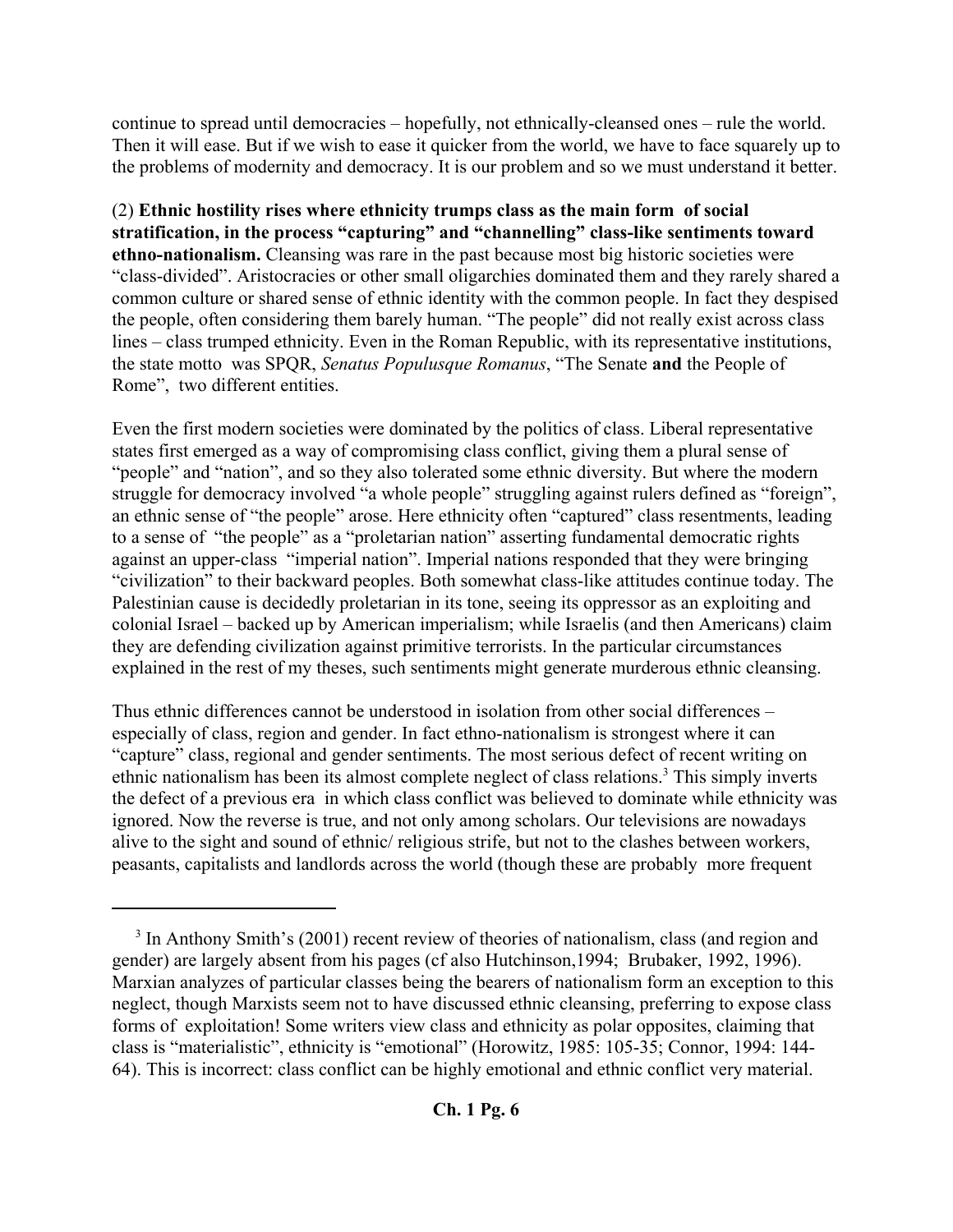than ethnic clashes). But the bigger point is that these two types of conflict infuse each other. Palestinians believe they are being materially exploited. To neglect either ethnicity or class is mistaken. They are partly opposed, but partly entwined, principles of stratification. In most societies both are important but their tensions are processed quite peacefully. In a few societies one or the other may come to dominate. But such domination always involves the "capturing" and "channeling" of the other – and the process is never merely one-way. The same can be said of gender and regional sentiments.

Thus we **never** find murderous cleansing among rival ethnic groups who are "separate but equal". Mere difference is not enough to generate much conflict. It is not "Christians against Muslims" which causes problems, but contexts in which Muslims feel oppressed by Christians (or vice-versa). After all, if South African apartheid had actually lived up to its own ideology of involving "separate but equal" development between the races, Africans would never have revolted. They revolted against the fact that apartheid was a sham, actually involving racial exploitation of Africans by whites. For serious ethnic conflict to develop, one ethnic group must exploit or threaten to exploit the other – or at least, this notion must have substantial plausibility to the "exploited". And in turn the imperial "oppressor" will react in righteous outrage against the "threat" of having its "civilization" overwhelmed by "primitivism" – just as upper classes do when threatened with revolution. My case studies are extreme examples of ethnic "success", where class and other stratification axes are largely "captured" and "channelled" by ethnonationalism. But this is unusual and must be carefully explained, and contrasted with cases where this does not happen.

We will see three main ways in which class sentiments are "captured" and "channelled" by ethnicity. These involve in turn ideological, economic and military power relations.

(2a) A **shared religion** may partially transcend class. This produces the shared ideology that all possess the same soul, and entire communities can be integrated through the intimate family rituals provided by religions. In certain circumstances Muslims become mobilized against Hindus in India, Irish Protestants become mobilized against Irish Catholics. We will see this happening historically in Europe, and in Chapter 16 across the "fault-lines" between today's world religions. But on its own this is the weakest of the four types of capture. Class, region etc. may be temporarily muted by religion, but they are very rarely transcended. Hindu politics remain dominated by class and caste issues, even under the rule of supposedly Hindu Nationalist Party. And "combat fundamentalists" within Islam are as much motivated by class resentments against their own Muslim rulers as by resentments against other ethnicities. A religious collective identity only becomes truly dangerous, where political struggles are also involved – where a religious group attempts to capture the state, enforcing their religious conceptions on others. This involves the more political theses listed below.

(2b) Three distinct types of economy may channel material interests and class sentiments into ethnicity. In an **ethnic niche economy**, one ethnic group may dominate certain occupations (Jews may be traders, money-lenders etc), displacing class resentments onto ethnicity. This is the weakest of the three types of economy. On its own, this might produce some riots, even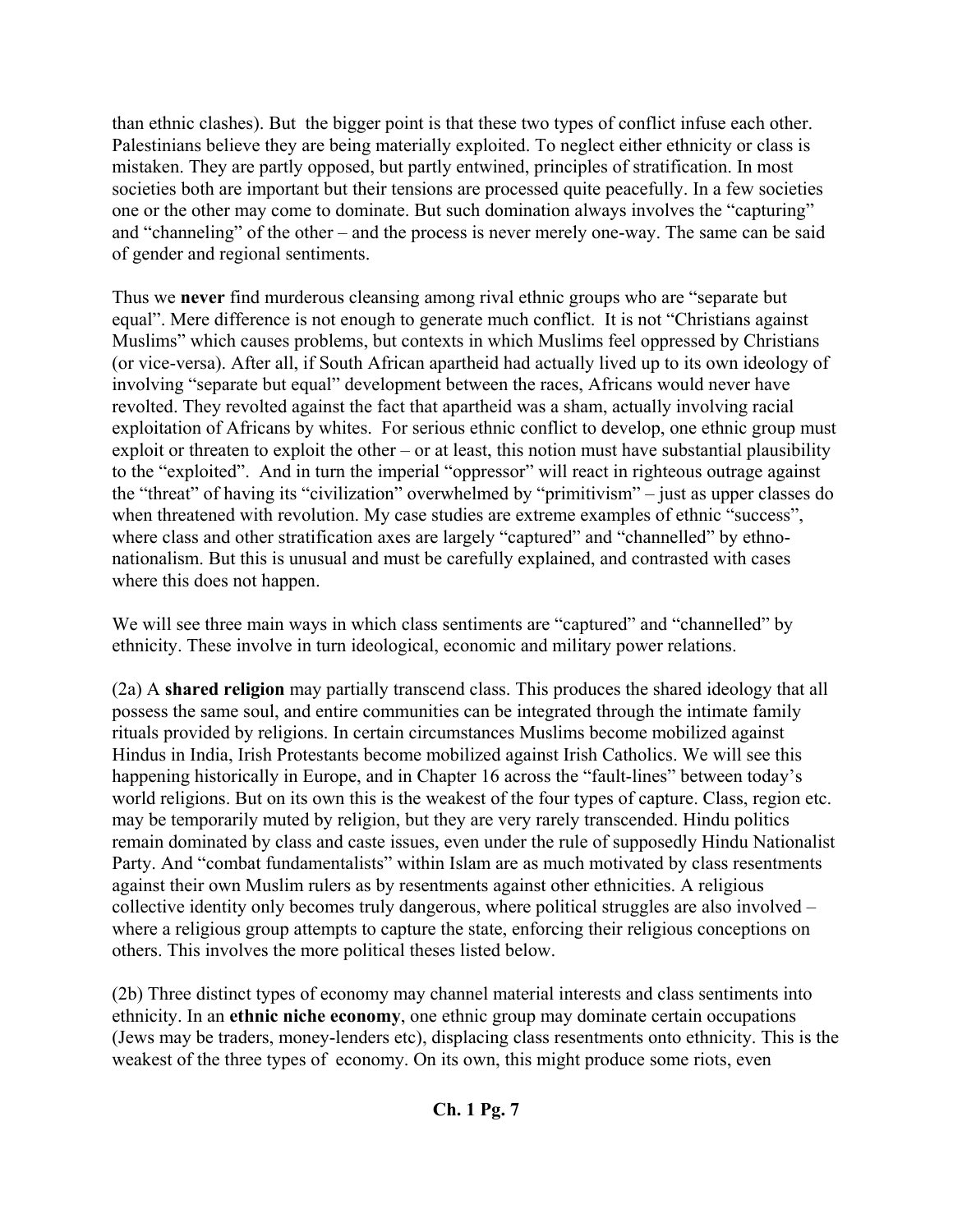pogroms, but not worse. This is not the way to explain the "Holocaust", for example. Worse is a statist economy, one ethnic group may "possess" the state and its economic patronage, making an ethnic out-group feel like an exploited proletariat. This is a problem in developing countries today. It played a particularly escalating role in the Rwandan genocide. Worst of all is where one ethnic group claims a **land monopoly**, seeking to dispossess the ethnic out-group and threatening its very livelihood. This is the colonial settler pattern, leading to terrible ethnic cleansing. This is easily the worst of the three economic scenarios.

(2c) It is well-known that the worst ethnic cleansing occurs in wartime. **War mobilization** allows the state to penetrate deeply into the national society and the local community. National solidarity tends to envelop and mute class, regional and gender differences. However, the distinction between the "front" and the "rear" mean this remains incomplete. Other identities beside ethnicity are maintained in the rear. World War II will be my main example. But explicitly **ethnic civil wars** are obviously much worse. They pit one ethnic group against another, producing massive mobilization of ethnic identities. Front and rear dissolve into one. Everyone is forced into a single ethnic identity transcending class and other axes of stratification. This happened in Yugoslavia and Rwanda in the early 1990s, and in Afghanistan in the late 1990s as civil war rivals became increasingly ethnic, involving mass murder of the rival ethnic tribes. But here we must explain how wars come to entangle ethnicity – which I take further in my fifth thesis.

In the countries on which I focus in this book, several of these forces typically operate simultaneously or sequentially. They may culminate in murderous cleansing, or they may erupt only to then fade away. This depends on the forces identified in my remaining theses.

#### (3) **The "danger zone" of murderous cleansing is reached when (a) large movements claiming**

**to represent two fairly "old" ethnic groups have both persistently laid claim to "their own" state over all or part of the same territory; and (b) this claim seems to them to have substantial legitimacy and some plausible chance of being implemented.** Dangerous cases involve the overlaying of rival claims to political sovereignty on top of quite "old" senses of ethnic difference – though not on what are generally called "ancient hatreds". Ethnic differences are worsened to serious hatreds, and to "dangerous" levels of cleansing, by persistent rival claims to political sovereignty. If we distinguish four major sources of power in societies, then murderous ethnic conflict concerns primarily **political power relations**, though as it develops it also involves ideological, economic and finally military power relations too. Mine is essentially a political explanation of ethnic cleansing.

(4) **The "brink" of murderous cleansing is reached when one of two alternative scenarios plays out. (4a): the less powerful side is bolstered to fight rather than to submit** (for submission would normally reduce the deadliness of the conflict) **by believing that aid will be forthcoming from outside** – usually from a neighbouring state, perhaps its "ethnic homeland". In this scenario both sides are laying political claim to the same territory, and both believe they have the resources to achieve it. This was so in the Yugoslav, Rwandan, Kashmiri and Chechen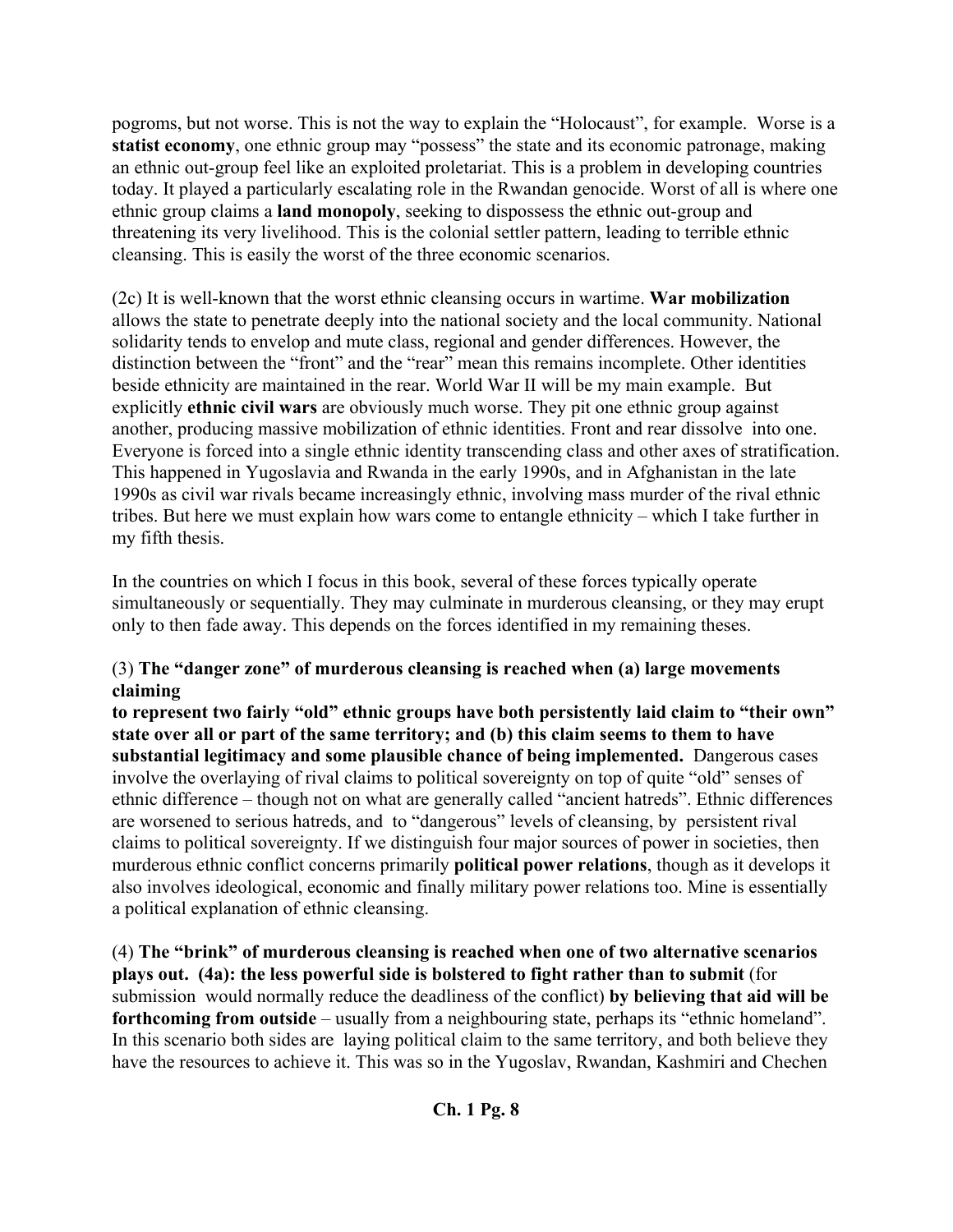cases, for example. In the second scenario, **(4b), the stronger side believes it has such overwhelming military power and ideological legitimacy that it can achieve its own cleansed state violently at little physical or moral risk to itself.** (4b) approximates to the most serious "colonial settler" cases, as in the North American, Australian and Circassian cases considered later. The Armenian and Jewish cases mixed these two scenarios together, since the dominant Turkish and German sides believed they had to strike first in order to prevent the weaker Armenian and Jewish sides from allying with far more threatening outsiders. Right now a few Israeli extremists are being tempted toward a similar solution to the Palestinian issue. All these terrible eventualities were produced by interaction between the two sides. We cannot explain such escalation in terms merely of the actions or beliefs of the perpetrators. We need to examine the interactions between the "perpetrator" and "victim" groups -- and usually with other groups as well.

(5) **"Going over the brink" into the perpetration of murderous cleansing occurs where the state exercising sovereignty over the contested territory has been factionalized and radicalized amid an unstable geopolitical environment leading into war**. Out of such political and geopolitical crises "radicals" emerge calling for "tougher" treatment of perceived ethnic enemies. In fact, where ethnic conflict between rival groups is quite "old", it is usually somewhat ritualized, cyclical and manageable. Truly murderous cleansing, in contrast, is unexpected, originally unintended. It emerges out of crises concerning other matters. War is the most serious crisis, one that effects a temporary transcendence of class. The converse of this thesis is that in cases where states and their geopolitics remain stable, even severe ethnic tensions and violence tend to be cyclical and manageable at moderate levels of violence below that of massive murderous cleansing. As we see in Chapter 16, present-day India has long remained in the "danger zone" by virtue of rival political claims expressed by Hindus, Muslims, Sikhs and others. Yet since 1950 almost never has this toppled over into massively murderous cleansing, because India offers a basic level of political and geopolitical stability in which the politics of class and caste help undercut ethnic solidarity. But where political institutions are unstable and affected by war, violence may lead over the precipice into mass murder.

The forms of political instability vary, however. Some states were fragmenting and factionalizing (like the Hutu state of Rwanda), others had been seized and being newly consolidated, determinedly repressing dissidents and factionalism (like the Nazi state). In some brand-new states, consolidation was occurring in contradictory ways in different parts of the state (as in the new Bosnian and Croatian states). But the essential point is that these were not stable and cohesive states, of either democratic or authoritarian types. Nor were they the "failed" states that political science researchers have shown are most likely to generate civil wars. Ethnic cleansings are in their most murderous phases directed by states, and this requires some state coherence and capacity.

(6) **Murderous cleansing is rarely the initial intent of perpetrators.** This is also quite surprising. It is very rare to find evil geniuses plotting mass murder from the very beginning. Not even Hitler did so. Murderous cleansing typically emerges as a kind of "Plan C", developed only after the first two responses to a perceived ethnic threat fail. Plan A typically envisages a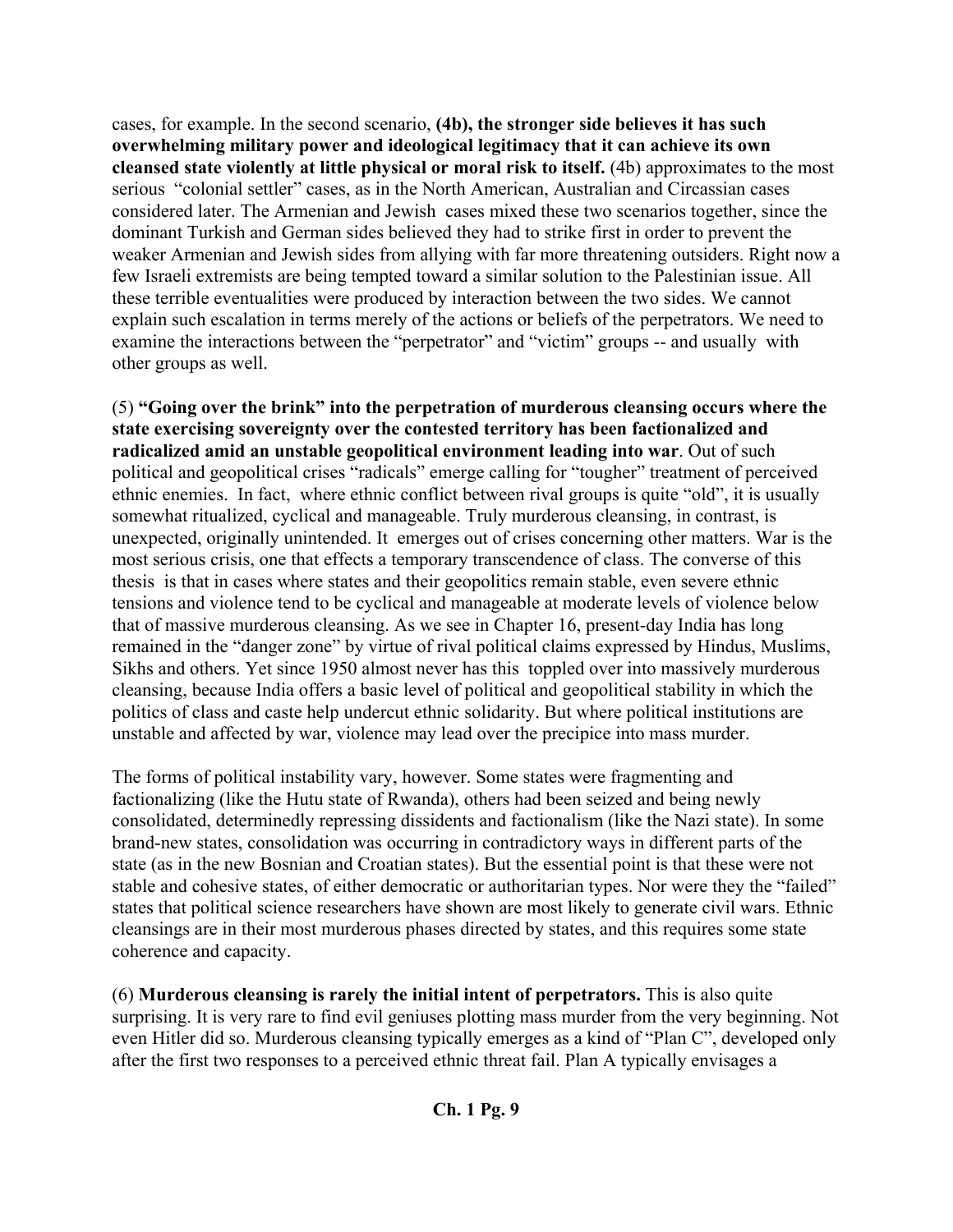carefully planned solution in terms of either compromise or straightforward repression. Plan B is a more radically repressive adaptation to the failure of Plan A, more hastily conceived amidst rising violence and some political destabilization. When these both fail, some of the planners radicalize further. To understand the outcome, we must analyze the unintended consequences of a series of interactions yielding escalation. These successive Plans may contain both "logical" and more contingent escalations. The perpetrators may be ideologically determined from quite early on to rid themselves of the ethnic out-group, and when milder methods are frustrated, they almost logically seem to escalate with resolute determination to overcome all obstacles by more and more radical means. This was true of Hitler and his Myrmidons: "The Final Solution of the Jewish Question" seems much less of an accident than the logical escalation of an ideology ruthlessly overcoming all obstacles in its path. For the Young Turks, however, the "final solution" to the Armenian problem seems much more contingent, flowing out of what they saw as their suddenly desperate situation in 1915. For Rwandan Hutus we find elements of both: an inner core of north-western Hutu Power radicals exploiting crisis in pursuit of their radical ideological goal, and far more Hutus brought more contingently into genocide by the crisis of 1994.

To downplay intentionality like this is morally uncomfortable. It usually involves me in arguing against many who speak in the name of the victims. Some may claim that my position is akin to "denialism". It is not. Genocide of the Jews, the Armenians, the Tutsis, of some colonized native peoples and of others was deliberately attempted and mostly accomplished. The evidence is overwhelming. But many who speak for the Jews, Armenians, Tutsis etc like to emphasize the premeditation of their oppressors. This probably derives less from the understandable hatred they bear them, than from their need to find "meaning" in the sufferings of their people. What could be worse than to regard such extreme suffering among our loved ones as merely an accident? In King Lear, Edgar says of his sufferings "Like flies to wanton boys are we to the gods". I find that a tempting theory of human society, but I doubt many victims do. I am not actually arguing that murderous cleansing is accidental, only that it is far more complex and contingent than blamecentred theories allow. It is eventually perpetrated deliberately, but the route to deliberation is usually a circuitous one.

There are many evil people striding across the pages of this book. Yet to understand the perpetrators, we must refine our conceptions of "evil". We will find very few people who are in some original sense "evil" in character. Instead they are "radicalized" into evil by varying combinations of ideology and unanticipated power interactions in crises. These differences show up in the spirit in which they finally commit evil. Where driven mainly by contingencies, they become panicky and desperate. The culminating violence offers "success" in ridding them of the perceived threat, giving a sense of release, freedom and elated triumph which emotionally shields the perpetrator from recognition of evil. This seems to have been true of many Young Turks in 1915. Where driven more by ideology, perpetrators are different, exhibiting a more ruthless rigour, grim acceptance that evil must be endured for the sake of a greater goal and "good". This is how most of the leading Nazis thought. As ghastly as are their deeds, we must try to understand their psychology. But understanding does not mean excusing.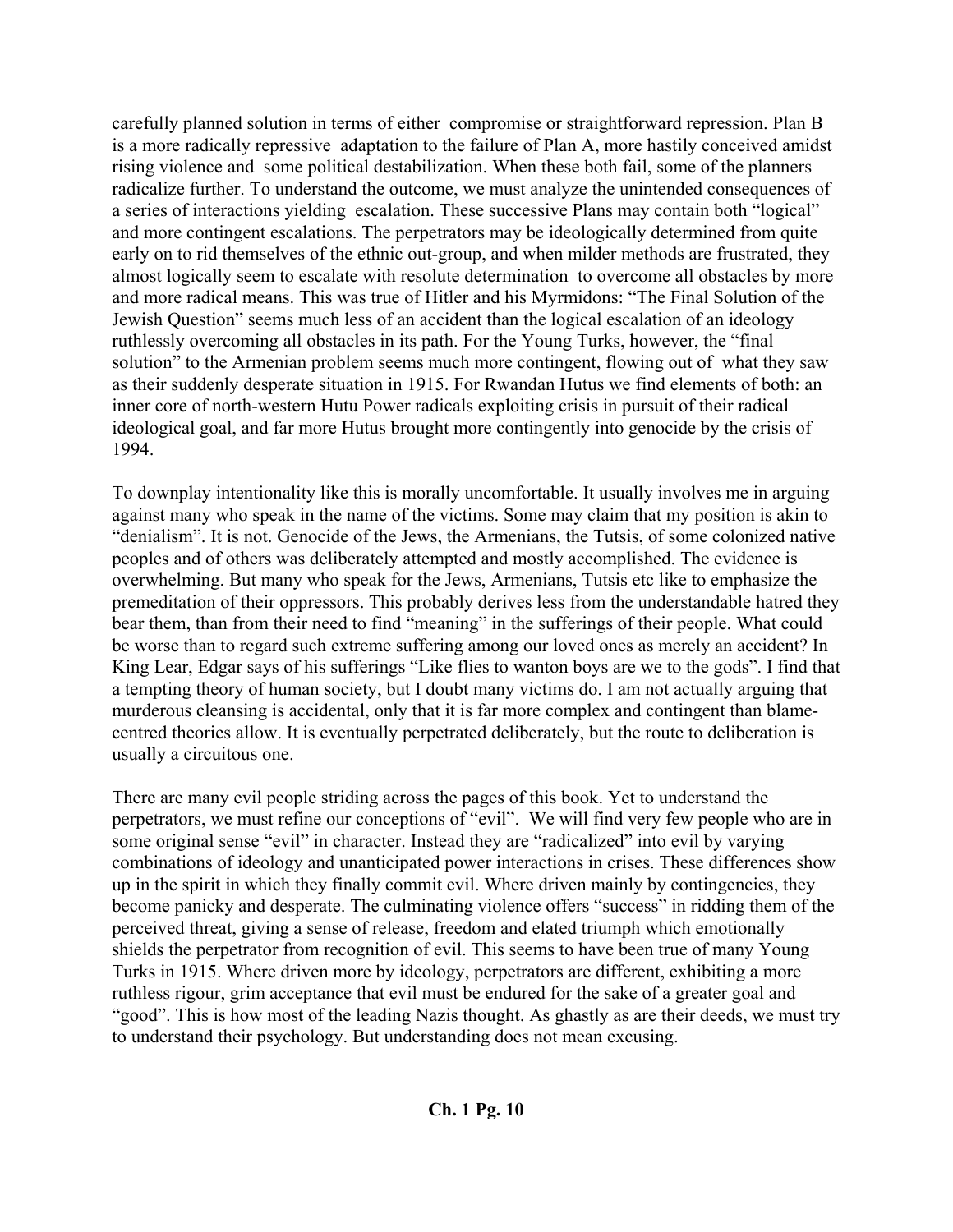(7) **There are three main levels of perpetrator: (a) the radical elites running "party-states"; (b) bands of militants forming violent "paramilitaries"; and (c) "core constituencies" providing mass though not majority popular support.** Elites, militants and "core" constituencies" are all normally necessary for murderous cleansing to ensue. We cannot simply blame malevolent leaders or ethnic groups en masse. That would be to credit leaders with truly magical powers of manipulation, or whole peoples with truly remarkable single-mindedness. Both assumptions are at odds with everything sociologists know about the nature of human societies. In all my cases particular elites, militants and core constituencies are linked together in quite complex ways, forming social movements which (like other social movements) embodies mundane power relations. Power is exercised in three distinct ways: "top-down" by elites, "bottom-up" by popular pressures, and "coercively sideways" by paramilitaries. These pressures interact and so generate mundane relations found in all social movements – especially of hierarchy, comradeship and career. This has a big impact on perpetrator motives, as we see in a moment.

The notion of "core constituencies" makes explicit what should be an obvious point: in situations of ethnic conflict. Murderous cleansing resonates as a possible solution to tensions more in some social environments than others. I will show that it resonates more within constituencies favouring some combination of extreme nationalism, extreme "statism" and violence. This means that the principal core constituencies of murderous ethnic cleansing identified in this book are:

(a) ethnic refugees and people from "threatened" border districts;

(b) those more dependent on the state for their subsistence and values;

(c) those living and working outside of the main sectors of the economy which generate class conflict (who are more likely to favour class over ethno-nationalist models of conflict); (d) those socialized into acceptance of physical violence as a way of solving social problems or

 achieving personal advancement – like soldiers, policemen, criminals, hooligans and athletes; (e) those attracted to machismo ideology – young males striving to assert themselves in the world, often led by older males who were socialized as youths in an earlier phase of violence.

This means that the main axes of stratification involved in cleansing movements are region, economic sector, gender and age. Class is not usually directly involved, for it has been trumped. (though it is indirectly involved through the rechanneling of class resentments onto ethnicity). Thus radical ethno-nationalist movements – unlike nationalism in general – tend to contain a "normal" class structure: leaders come from the upper and middle classes, the rank-and-file from lower down – with the real dirty work often performed by the lumpen proletariat. I explore all these groups' motivations, careers and interactions. Core constituencies give to core perpetrators distinctive value-driven motives, involving ideology and sub-cultural norms.

(8) However, when we consider the total body of perpetrators, we find them driven by much more varied motives, indeed by the range of motives to which we "ordinary people" are subject when we participate in social life. Thus "ordinary people" are brought by "normal" social **structures into committing murderous ethnic cleansing .** To understand ethnic cleansing, we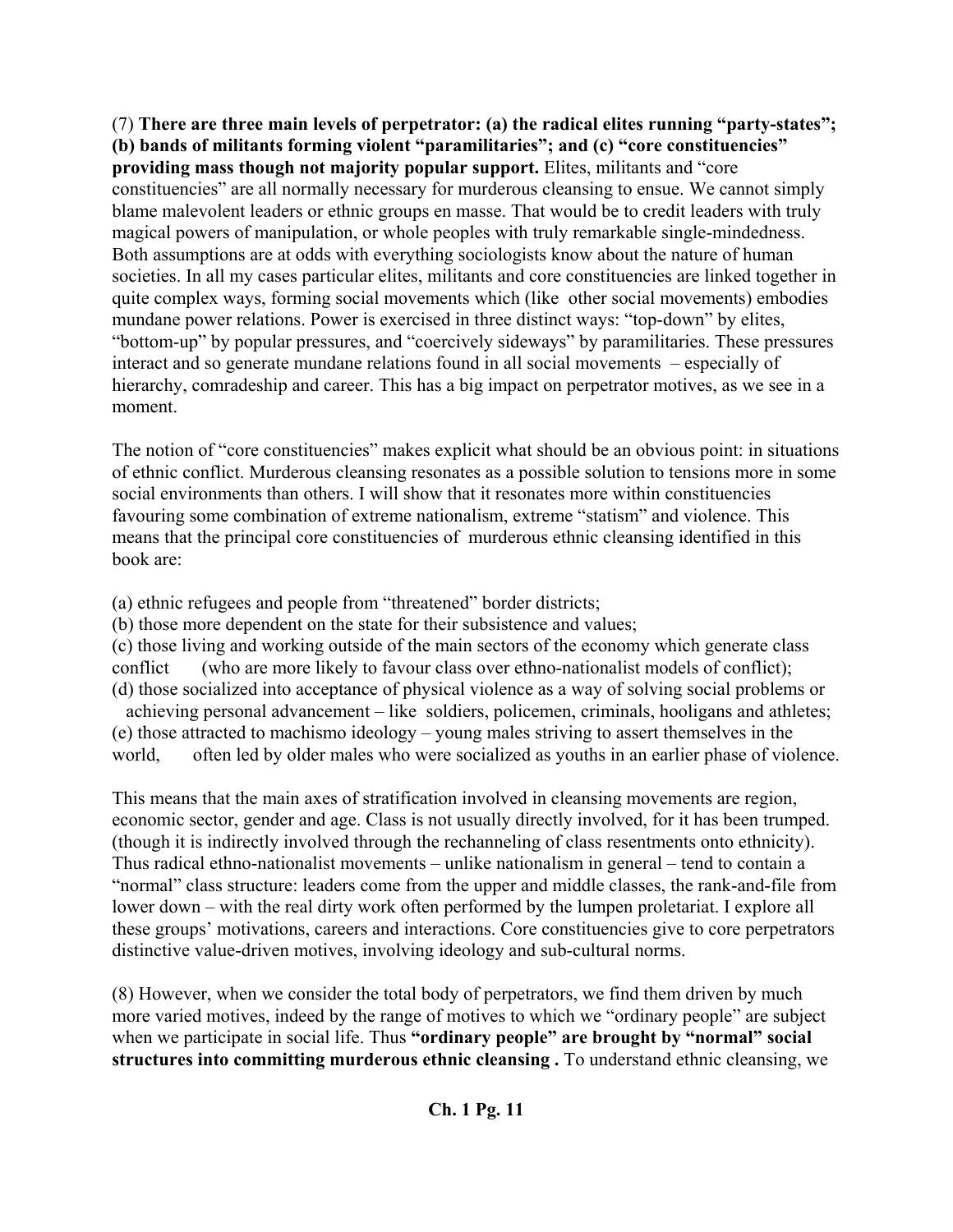need a sociology of power more than a special psychology of perpetrators as disturbed or psychotic people – though some may be such. The psychologist Charny (1986: 144) correctly observes "the mass killers of humankind are largely everyday human beings -- what we have called normal people according to currently accepted definitions by the mental health profession."

If I have learned one thing from my research, it is that, placed in comparable situations and similar social constituencies, you or I might also commit murderous ethnic cleansing. No people is invulnerable. Many Americans and Australians used to commit murderous cleansing; some Jews and Armenians – the most victimized peoples of the  $20<sup>th</sup>$  century – have perpetrated recent atrocities against Palestinians and Azeris (and in turn these "victims" are also perpetrators). There are no virtuous peoples. There is a powerful religious view which stresses the presence in all humans of "original sin", the human capacity for evil. Indeed, placed in the" right" circumstances and core constituencies, we are almost all capable of such evil -- perhaps even of "enjoying" it. But "original sin" would be an insufficient explanation for this, since our capacity for evil only becomes realized in the circumstances explored in this book. In the case of cleansing, these circumstances are less primitive or ancient than modern. There is something in modernity releasing this particular evil on a mass scale. This book explores exactly what this is.

These eight theses are not entirely my own creation. In developing them I have drawn much from previous writers. But stated so baldly, all at once, they may seem contentious and overly schematic. Given the messiness and uniqueness of societies, they cannot be scientific laws. They do not even fit perfectly all my case-studies. For example, the Nazi genocide of the Jews does not fit neatly into thesis (3) above, since Jews were not claiming sovereignty over any part of Germany. In Chapter 7 I offer a modified, "indirect" version of thesis (3) in which Jews seemed to German radical nationalists to be implicated as conspirators in other groups' claims to political sovereignty (especially as so-called "Judeo-Bolsheviks"). In the case of the US genocide of the Indians, the state does not fit very well into my thesis (5), since the US government was fairly cohesive and stably democratic (for whites) – though things were more fluid on the frontier zones where the mayhem was actually committed. In each case I will investigate the extent to which these theses apply, pointing out differences and modifications necessary. My theses provide a broad explanatory framework, not a covering law. They can certainly help us look for more danger zones in the world today – as I hope to show in Chapter 17.

 I explain and document my theses at length through the book. Chapter 2 will give a critical discussion of previous theories of ethnic conflict and cleansing, noting their strengths and weaknesses. If you are more comfortable with narrative than analysis, skip it and go to my history of cleansing. Chapters 3 and 4 outline a brief history of cleansing from ancient to modern times, showing how ethnic cleansing was originally quite rare in history (as stated in theses (1) and (2) ) but then became endemic in the world of the Europeans, at first in rather mild ways which remained subordinate to class conflict. Mass murder has been ubiquitous through most of human history, a general if uncommon part of the human social condition. But murder in order to **remove** ("cleanse") a people was rare in earlier centuries. Ancient Empires might extend the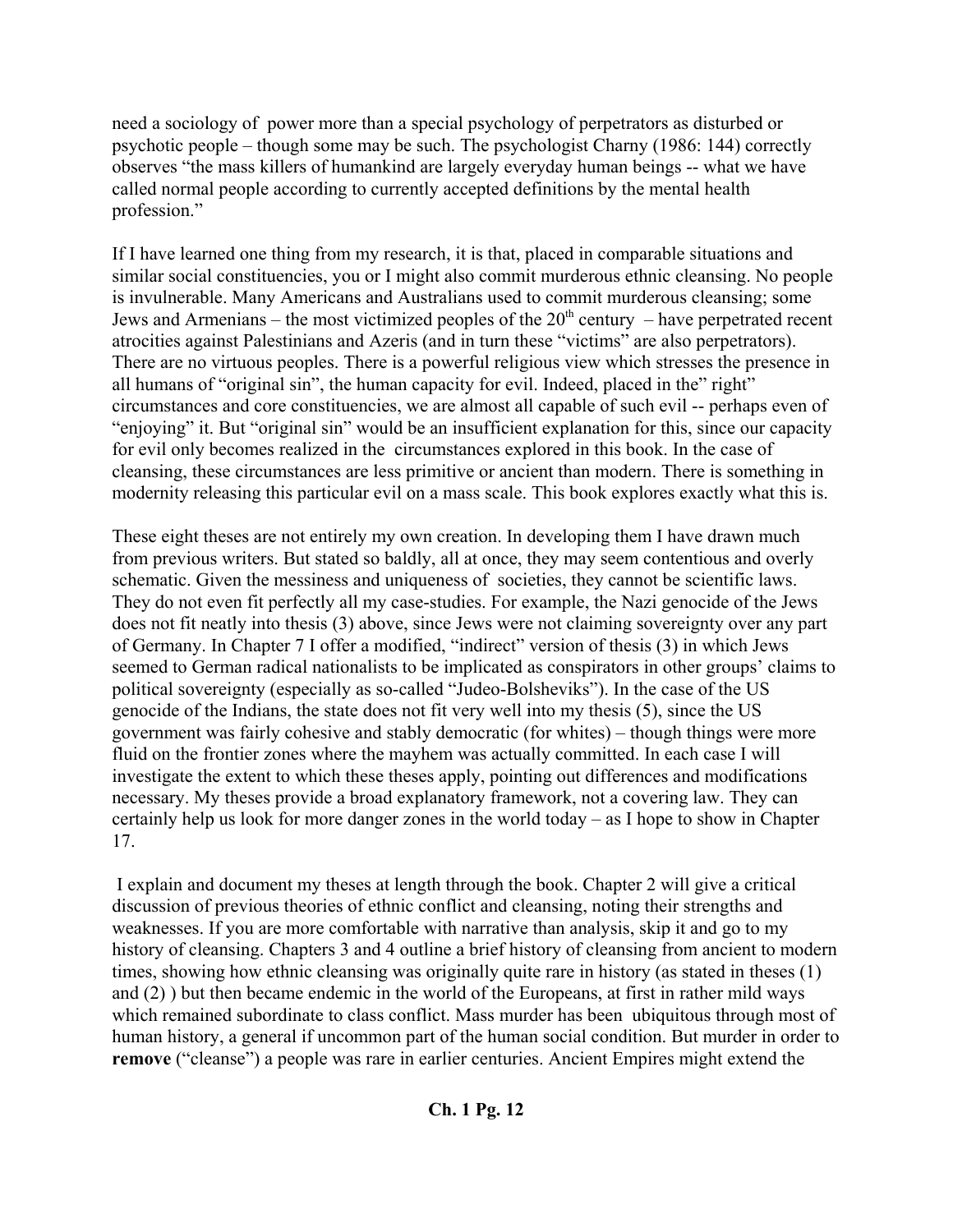"exemplary repression" of a particularly troublesome people into murdering many men of fighting age or deporting in order to disperse part of a troublesome people (as the Assyrians did). But conquerors had no interest in wiping out ethnic identities, because they wanted to use the labour of conquered peoples and they themselves usually lacked much of an ethnic identity – or at least one that transcended class. The main exceptions were therefore settler-conquerors like the Huns or the Anglo-Saxons, relatively classless peoples moving in to occupy and graze or work the land themselves, without need of native labour. Their cleansing may have resembled that inflicted by European settler-colonists on the indigenous peoples of the New World in the early modern period (discussed in Chapter 5). These were the main and rather rare occasions in which ethnicity might trump class in earlier times.

Yet the rise of mass salvation religions open to all the classes – like Judaism, Christianity or Islam – brought some class levelling, of the ideological soul though not of economic or political power. The first serious European cleansing was religious, of heretics, Jews and Muslims. Later it appeared between Catholics and Protestants. By modern standards, however, this cleansing was fairly mild. Death-rates turn out to be much lower than is often popularly supposed in historical memories of such events as the Albigensian Crusade, the expulsion of the Jews and Moors from Spain, or Cromwell's campaigns in Ireland. When confronted with the most extreme choice of the period, convert or die, most chose conversion – and lived. The religious wars settled, Europe then underwent a long process of rather mild cleansing of minority language cultures. This did not transcend class, since it proceeded class by class. First the Welsh gentry were part-persuaded, part-compelled to adopt English, then the Welsh middle class, then the Welsh peasantry and working class.

This class-by-class process then interacted with the rise of rule by "we, the people", that is with representative democracy of the liberal kind. But "the people" was also initially class- (and gender-) bound – it only meant "men of property". Liberal democracy did not transcend class, it institutionalized class differences politically. As its conception of "the people" was plural, tolerating class differences, it also tolerated ethnic differences. The liberal regimes of northwestern Europe have not practiced murderous ethnic cleansing. But things were different in eastern and southeastern Europe. Their struggle for rule by "we, the people" came later, and by the late 19<sup>th</sup> century it really did mean "all the [male] people", not just the propertied classes. Their struggle was directed against the three great multi-ethnic Empires, Romanov, Habsburg and Ottoman. The *demos* was also the *ethnos*, in opposition to their foreign imperial oppressors. In this struggle for democracy, where peoples could be defined ethnically, the threat of murderous cleansing arose. Democracy and the nation were seen as "organic", possessing a singular identity and soul. Croatia, Serbia, Poland, Romania etc were viewed as the state of the Croats, Serbs, Poles and Romanians – and not of others. Now ethnicity was potentially trumping class and my remaining ethnic theses might come into play.

The empirical core of the book then consists of a series of studies of the worst outbursts of modern murderous cleansing. In all of them I go from the most general causes of "danger zones" to the events which precipitated "going over the brink" to the actual processes and perpetrators of murderous cleansing. I begin in Chapter 5 with some colonial cases, the murderous cleansing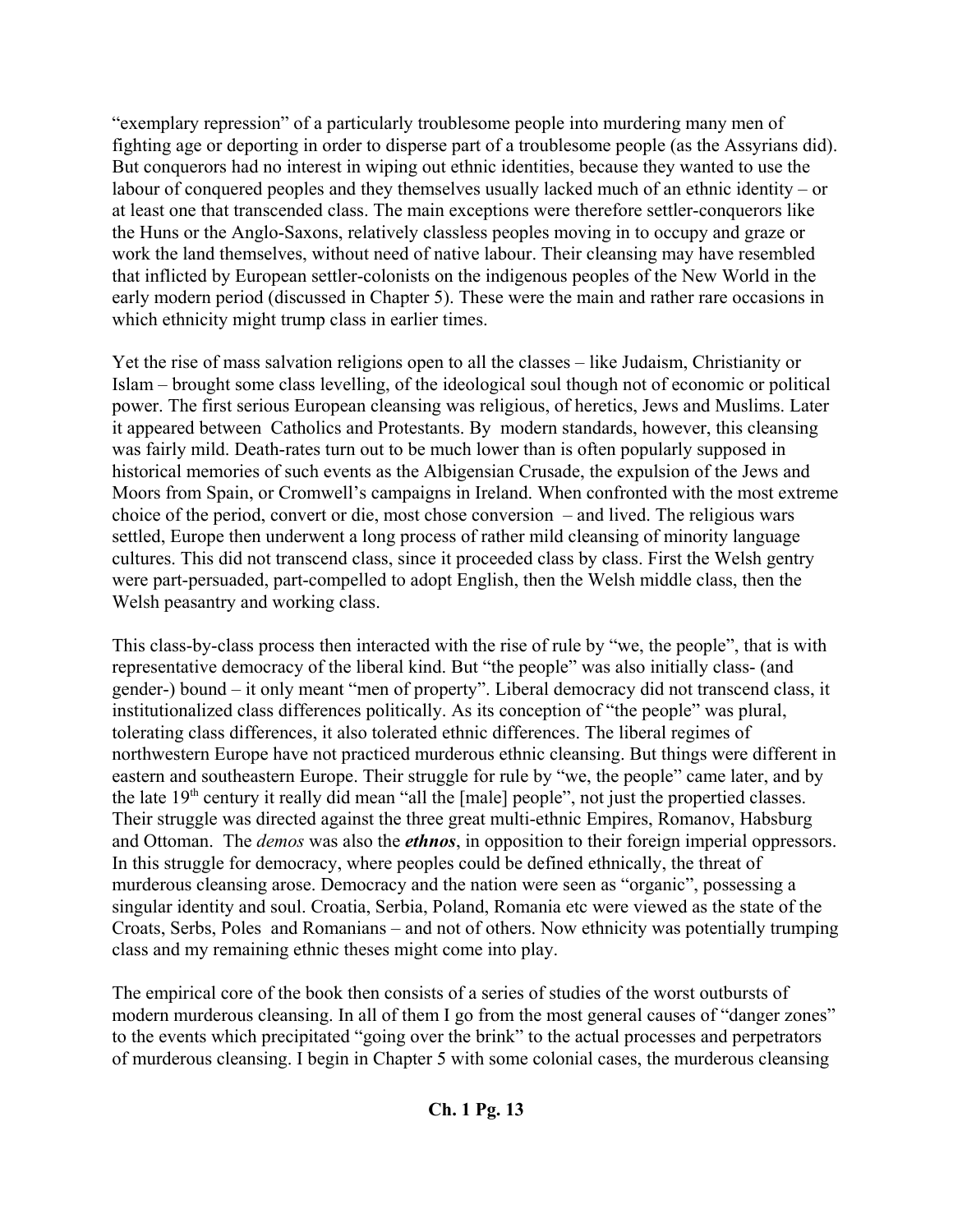of native peoples from Central and North America, Australia and South West Africa by European settler colonists. I stress their ferocity and argue that relatively egalitarian and relatively democratic groups of settlers were the most ferocious. This was the most direct darkside of democracy we shall find in this book, where impeccably democratic regimes (for whites) committed ethnic mayhem, and where politicians had to support it to get democratically reelected.

Chapters 6 and 7 then deal with the first  $20<sup>th</sup>$  century genocide, launched in 1915 against the Armenian population of the Ottoman Turkish Empire. This has to be seen in the context of the prior murderous cleansing by Christians of Muslims in the Balkans and the Caucasus. Chapters 8 to 11 form the lengthiest case. They deal with the worst case of all, the genocides attempted by Nazis and allies during World War II. Chapters 9 and 10 report on a substantial piece of primary research done for this book, an analysis of the biographies of 1581 Nazi war criminals undertaken to show who they were and why they committed their evil deeds. Chapter 12 then examines a rather contrasting set of cases, the rather different cleansings committed by communist regimes, which have targeted classes more than ethnic groups as victims. Chapters 13 and 14 discuss murderous cleansing begun in the 1990s in the republics of the former Yugoslavia, and still continuing. Chapters 15 and 16 treat the most recent genocide, committed in the Central African Republics of Rwanda and Burundi, exploding during the 1990s. There the murders also continue today.

My analysis must also confront two difficulties of method. First, small numbers. Mass murderous cleansing is fortunately rare. How can we generalize about such few cases? Might not the causes of murderous cleansing be unique to each case? To some extent this is true. Nazis and their hatred for Jews were unique. So is the situation of Tutsis and Hutus in Rwanda, living right amongst each other across the whole country, unable to withdraw to their own core territories. All my cases have peculiarities which I must respect. That is why I deal with them at some length. Second, to consider only these cases would be to consider only cases which do escalate to mass murder, ignoring the more numerous cases where ethnic tensions get successfully defused (this would carry the defect of "sampling on the dependent variable", as sociologists say). So my Chapter 17 examines contemporary India and Indonesia which both contain ethnic rivalries which lead on to varying degrees of violence. What accounts for the differences between these cases? Finally Chapter 18 surveys broader trends in the world today. It sees a broadly pacified "North" of the world as a large zone in which ethnic cleansing, sometimes murderous, more often not, is largely a thing of the past, creating the various nation-states into which it is now divided. It sees the "South" as containing far more ethnically diverse states. Among them are two main zones of concern. The first is a number of scattered "black holes" of desperate conflict, mostly located in rather impoverished countries, some on the fringes of larger "imperial" Southern states. The second are broader "fault-lines" where religiously based conflict surfaces, with "combat fundamentalism" becoming the most violent. These all concern conflict between local groups, but some of them become much broader because they also express conflicts between Northern "imperialism" and an "exploited" South. The Chapter concludes by asking how we might avert murderous cleansing in the future. I will argue that success in this venture is the **only** way to prevent re-occurrences of atrocities like those of September 11, since mere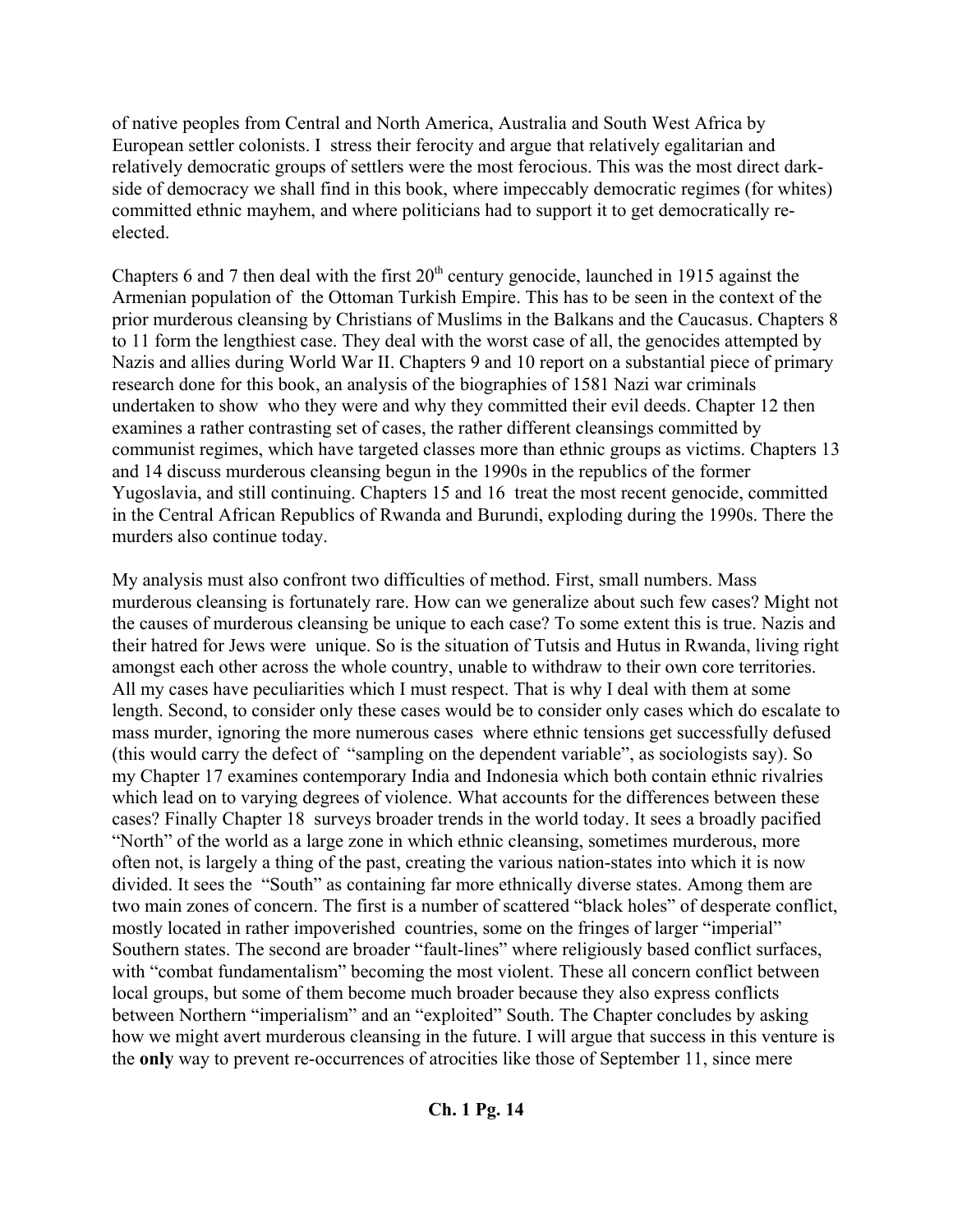military or security measures will generate more Southern "proletarian" resentment, and more, not fewer, terrorists.

But obviously I need to first define some terms. What exactly is an "ethnic group"? What is "ethnic cleansing"? How does cleansing relate to violence and murder?

### **Concepts: Ethnicity, Nation, Ethnic Cleansing**

Ethnicity is not "objective". Ethnic groups are normally defined as groups sharing a common culture and common descent. Yet neither criterion is entirely clear. Culture is vague and descent usually fictitious. A common culture may refer to a relatively precise characteristic, like a shared religion or language. But it may merely refer to the group's claim that it shares a "way of life" - which cannot be precisely defined. As for common descent, it is mythical for any group larger than a clan or a lineage inhabiting a fairly small area (what I shall call a "micro-ethnicity"). The future use of DNA analysis will probably reveal that relatively immobile populations share substantial common heredity, but this will not be so of most large groups claiming ethnic commonality. People who define themselves as Serbs or Germans or Scots actually descend from many smaller descent groups who have moved around and intermarried with their neighbours. Thus claims to commonality among large groups actually aggregate together numerous descent groups ("micro-ethnicities"). This book is concerned with these "macroethnicities", formed by social relations other than biology or kinship. None of the ethnic conflicts considered here are truly "natural" or "primordial". Ethnic groups and their conflicts are socially created.

They are created in diverse ways. A common language is important in uniting Germans, but not Serbs (for their language is shared with Croats and others). Religion is important for Serbs (their orthodox Christianity distinguishes them from Croats, Bosniaks and Albanians), but not Germans (divided into Catholics and Protestants). Ideological theories of "civilization" and "race" also helped give Europeans a common sense of being "civilized" and "white". Economic exploitation is often important, as noted above. Military power is important in creating macroidentities, especially among the defeated. Imperial conquerors often create macro-ethnicities by allocating particular economic, political or military roles to persons they define as belonging to a single "people" or "tribe". Finally, political power relations in the sense of a shared political history (as independent state or distinct province) is of ubiquitous importance – as it is for Scots, not distinct in language or religion from the English but with a distinct political history. Given this diversity, it is safer to define ethnicities subjectively, in terms they themselves and/or their neighbours use.

An **ethnicity** is a group which defines itself or is defined by others as sharing common descent and culture.

**Ethnic cleansing** is the removal by members of a self-identifying ethnic group of those they consider an ethnic out-group from a community they define as their own.

The **nation** adds more political power content to ethnicity. A nation is a self-defined ethnic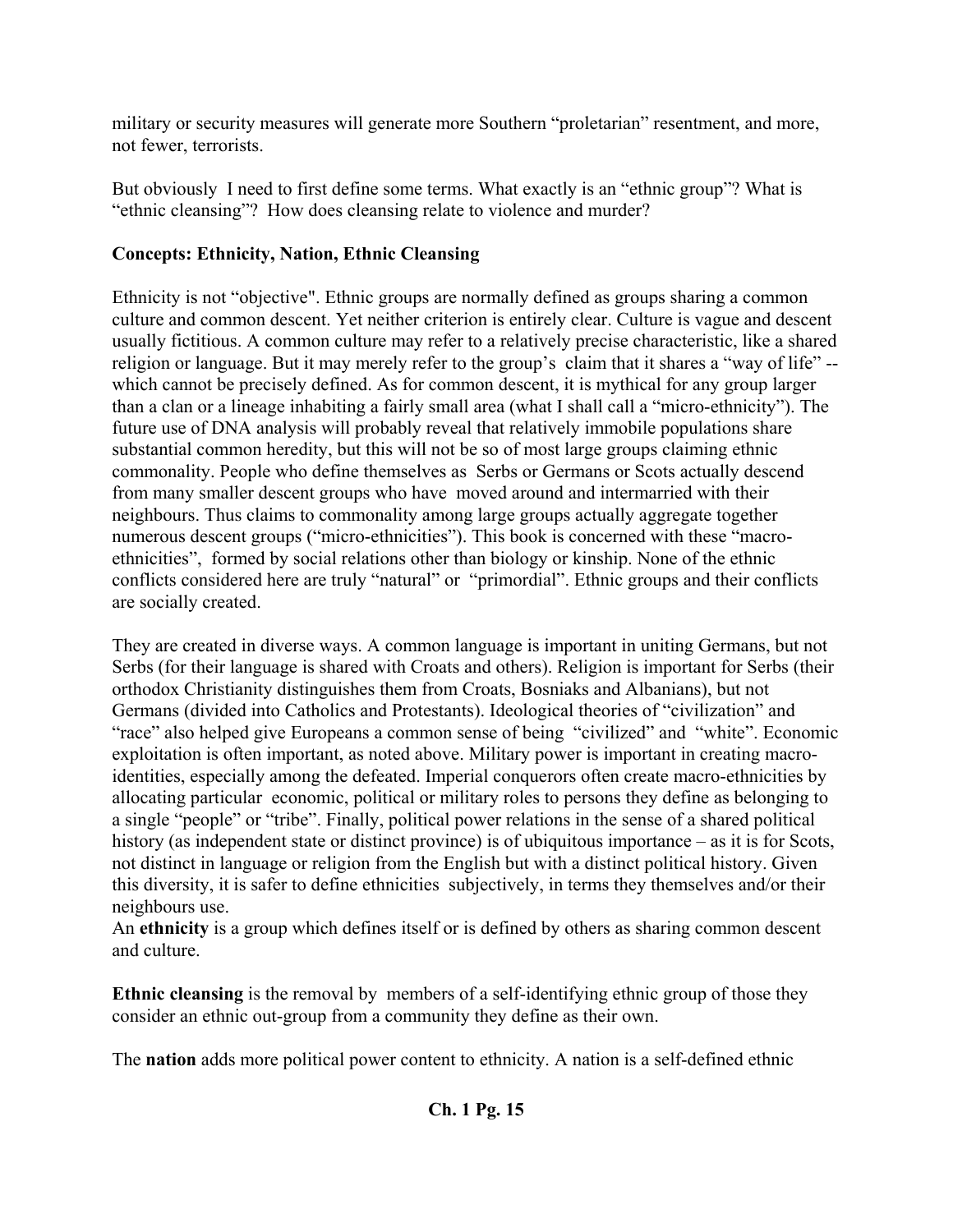group which also has political consciousness. That is, a nation defines itself as sharing a common culture and history (a weaker version of "descent") which claims collective political rights in a given territory.

Finally, a **nation-state** results where such collective political rights are possessed by "its own" sovereign state. Not all self-conscious nations possess or desire nation-states. Some "nations" claim only local autonomy or entrenched rights within a broader multi-ethnic state. We will see that ethnic cleansing emerged when modern nations and nation-states were overlaid on top of macro-ethnic groups.

Yet ethnic groups treat each other in many varied ways, most of which do not involve murder. Since the advent of global news media, the few cases involving mass murder are imprinted upon our consciousness. But thankfully they are rare. In the continent of Africa the outbreaks of mass killings between Hutus and Tutsis made it into the world's media. We may believe this to be typical of Africa, which figures mostly in the Western media only for really bad news. But the Hutu/Tutsi conflict is one of only a handful of African cases of murderous ethnic cleansing -- in a continent in which all states are multi-ethnic. Fearon & Laitin (1996) estimate all the cases of serious ethnic violence as well under 1% of all the multi-ethnic environments found in Africa. So murderous cleansing is only one of many types of ethnic relationships.

Table 1.1 copes with this variety by identifying degrees of both violence and cleansing in ethnic relations, enabling us to distinguish murderous ethnic cleansing from non-murderous "cleansing", as well as from outbreaks of mass violence and killing whose purpose is not to ethnically cleanse.

### **TABLE 1.1**

This Table contains two dimensions: the extent to which a group is eliminated ("cleansed") from a community and the extent to which violence is used to achieve it. Remember that since ethnic groups are culturally defined, they can be eliminated if their culture disappears, even if there is no physical removal of persons. People can change their cultural identity. But I shall not fly in the face of normal understandings of the term ethnic cleansing to include mere cultural elimination in the category, except by placing inverted commas around the word cleansing in such cases -- as I do in this Table. But I must discuss non-violent ethnic "cleansing" alongside violent and murderous ethnic cleansing, since I wish to see in what circumstances murder is chosen.

The terms I now introduce from this table will be used throughout this book. The first Row of Table 1 begins with the nicest policies, those which contain no significant violence. Row 1 Column 1 involves the ideal way to solve relations between ethnic groups, through equal treatment and respect shown to all ethnic groups. This is **Multi-Culturalism.** Some multicultural states simply ignore ethnicity, treating all persons as equal regardless of their ethnicity. Their constitutions do not mention the rights of ethnic groups, while political parties and social movements (apart from cultural ones) do not organize around ethnicities. This is a common ideal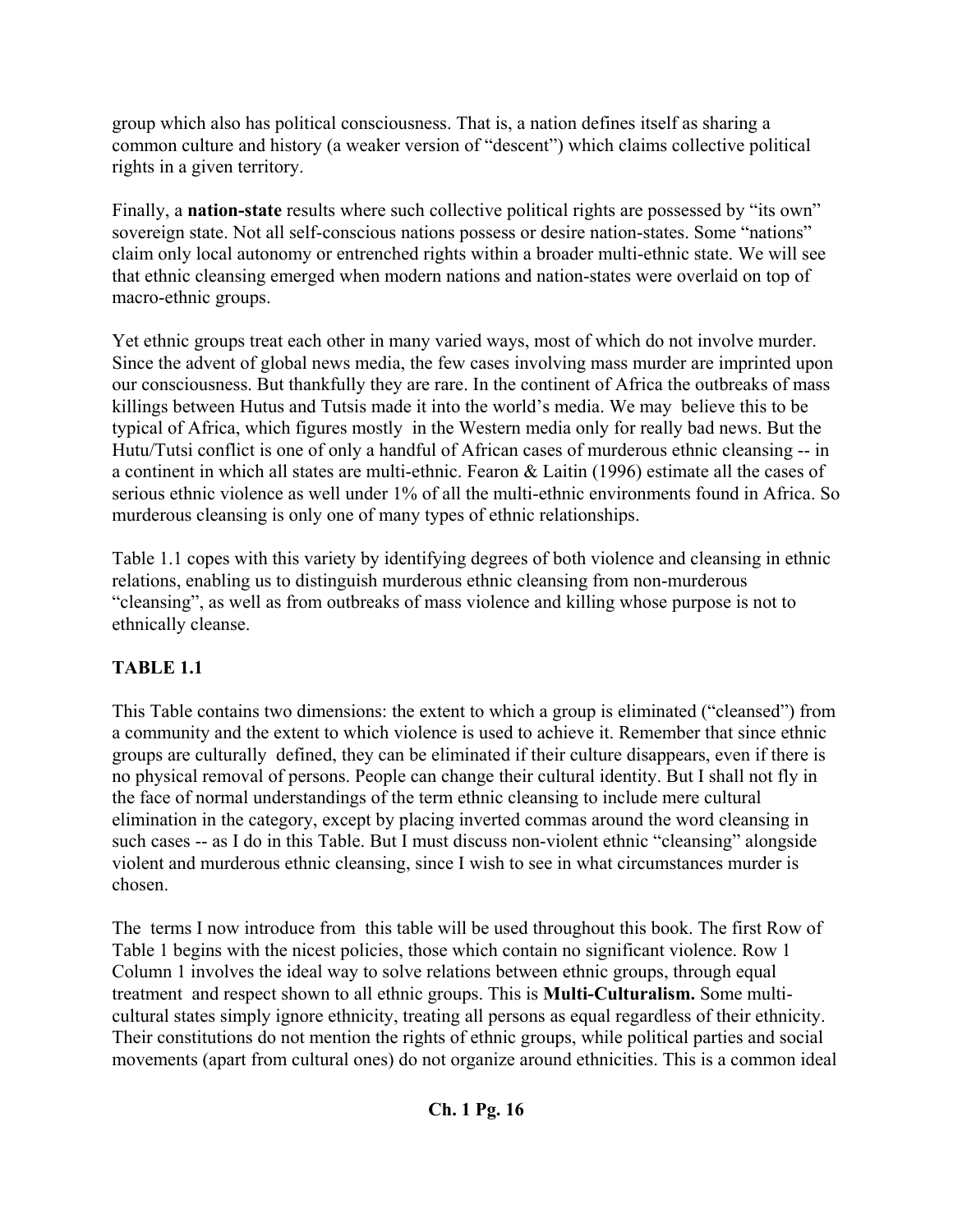in countries of ethnically plural immigration, like the US or Australia. Since such immigrant groups cannot plausibly claim their own state, they present no threat to the existing state, and the constitution can safely ignore their ethnicity. Thus many people in the United States and Australia aspire to a culture which is multi-cultural but to a polity which is ethnically-blind. Their politics would then concern class, region, gender etc more than ethnicity.

Things differ in the more potentially dangerous situation in which ethnic groups dominate distinct territories or can otherwise aspire to create their own states or regional autonomies. Multi-cultural ideals here have difficulty in remaining ethnically-blind in the political arena. They do not ignore ethnicity but explicitly build it into constitutions through collective guarantees for different ethnicities. This might be through **Confederal** methods (ethnicities have a degree of regional control, as in contemporary Nigeria) or **Consociational** methods (they are guaranteed power-sharing at the centre, as in Belgium). Such entrenchments are aimed at binding all major groups into the state. Here politics will concern ethnicity as well as class etc., but hopefully they will be the politics of ethnic compromise. "Affirmative action" programmes are a much milder, liberal version of this which only guarantee protections at the individual level for out-groups. **Toleration** is a weaker and more common version of recognizing the reality of multi-culturalism. "Toleration" implies that we have feelings of hostility toward the out-group but are trying hard to suppress them.

This group of ethnic policies contain those to which most of us across the world aspire. Unfortunately, they are mostly ideal, not real-world polities. Communities and their states are usually less tolerant than this.

The next two columns of Row 1 include cases where ethnic groups weaken or disappear without violence. They are partially or totally "cleansed" -- but by consent. This happened in the later phase of ethnic homogenization in Western Europe. By the mid-19th century in France or Britain, their states needed apply little coercion to eliminate minority languages. Minorities accepted that their own regional language – say Breton or Welsh – was "backward", depriving their children of success in modern society. Most immigrants to the US or Australia similarly acquire English voluntarily, do not teach their children their own original language and abandon many other ethnic cultural practices. Their descendants may retain only a sentimental sense of being "Germans", "Slovaks" or "Welsh". The Welsh Congregational Church in Los Angeles erupts in cheering at the minister's news that Wales have just beaten England at rugby -- even though virtually none of these Americans have seen, let alone played, the Welsh national game. Of course, some more significant ethnic practices exist in the US, like Irish or Italian political machines, or Catholic Irish-American financing NORAID, a front organization raising arms for the IRA. So **Voluntary Assimilation** produces a "cleansed" society, not from hostile acts by the dominant group but by positive inducements. White immigrant groups in the U.S. or Australia have lost most of their earlier ethnic identity as they pursued economic and status success and social conformity and became Americans or Australians. This is a pretty harmless and marginal form of "cleansing", lamented only by those who value the preservation of traditional cultures. Indeed, you may find the word "cleansing" (even inside its inverted commas) to be inappropriate here. The result of assimilation if that class and other axes of stratification dominate politics, not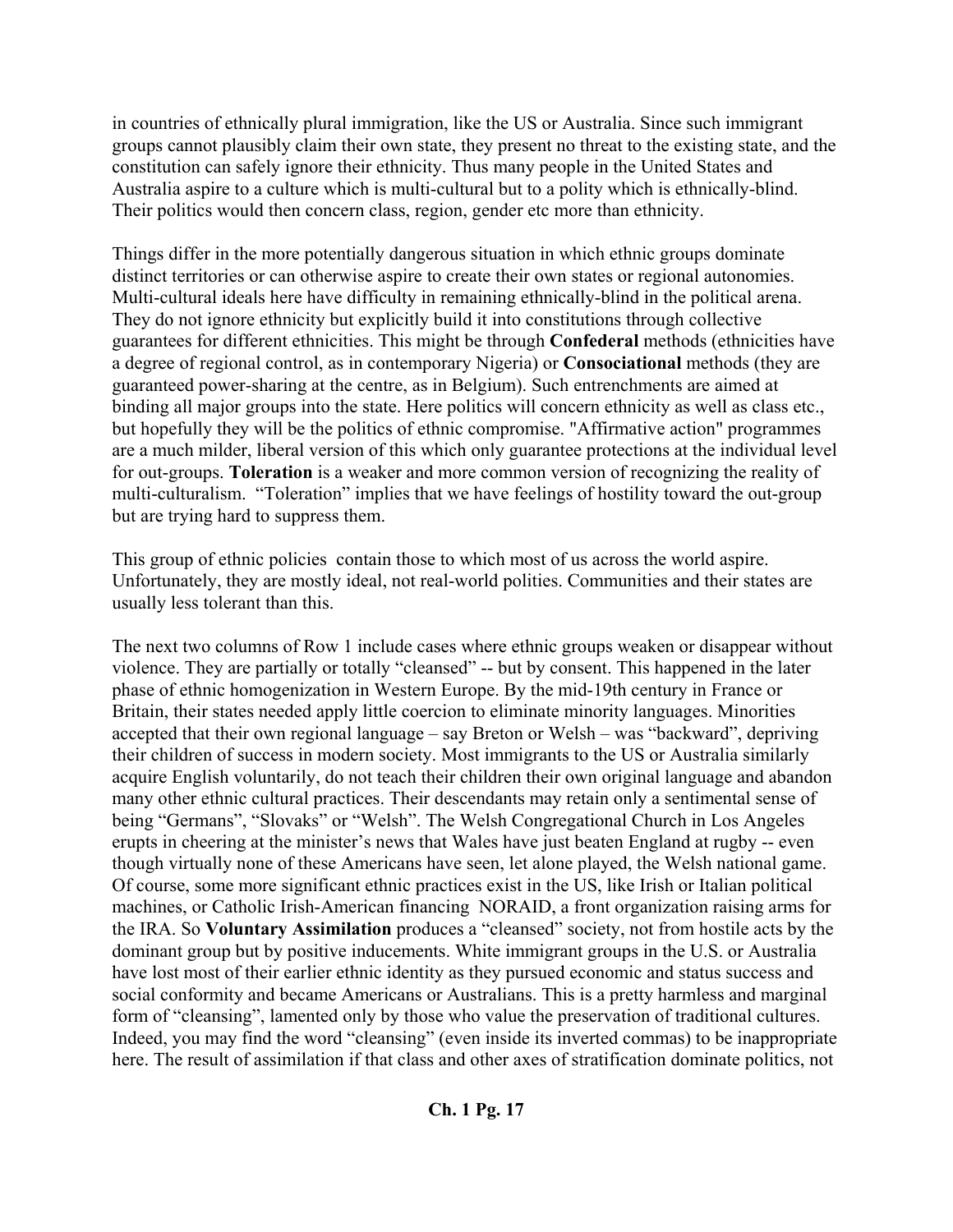ethnicity.

Row 2 contains the first escalation of violence, to types of **Institutional Coercion**. Column 1 contains **Discrimination,** probably the most common inter-ethnic policy of all. It limits the rights of the out-group but permits its members to live amongst us and retain their ethnic identity. Discrimination typically involves preferential hiring, "red-lining" residential districts for different housing policies, negative cultural stereotyping, offensive inter-personal behaviour and police harassment. Most countries discriminate against some minorities. African Americans still suffer dsicrimination, one hundred and fifty years after the abolition of slavery, fifty years after the Civil Rights Movement. The criminal offence sardonically described in the US as "Driving While Black", where the cop pulls over a black man because he is driving "too good" a car, is a good example of current harassment. All such discrimination is to be deplored and fought against, but it is a lot better than what follows in the rest of this table.

At its worst, though, discrimination can be quite severe, restricting rights to acquire education, the vote, public office or property ownership. Alternatively, the dominant group may institutionally compel out-groups to use its language as the official one of education and the public sphere. This normally involves partial cultural "cleansing", since out-groups retain their own languages for the private sphere. **Segregation** is the geographical version of partial "cleansing": The out-group is permitted to live in society, but in ghettoized, apartheid or enslaved conditions. Here not the society as a whole but some part of it is cleansed. This may be far more oppressive than the milder forms of total "cleansing". After all, many slaves would like to run away from their oppression (which would produce a more "cleansed" society) but are prevented by force from doing so. Here ethnic and class politics continue alongside each other. Apartheid South Africa had almost "normal" class politics within its white community, and some traces of them within its African and coloured communities, but race dominated politics as a whole.

The next column, **Cultural Suppression,** involves total cleansing, though only through institutional coercion. Public institutions suppress the culture of the out-group whose identity is thus forcibly assimilated into the dominant group. The group's language may be banned from schools or offices, its religion banned, its distinctive family names changed by law. Though this is coercive, it usually "legal" and involves little physical force, except to put down scattered resistance to the policy (which the next Row covers). Such suppression is not often viewed as "ethnic cleansing", especially if it is successfully imposed. Then, after the passage of some time, it may not be generally remembered by either group as cleansing -- as, for example, with the assimilation of Welsh people into a British identity largely defined by the English. Welsh people are generally proud of what Welshness they believe they have retained, not the probably larger cultural traits they have lost. Another example is the virtual total assimilation of Provencals or Acquitainians into French identity. Many of the out-group may react to all these ill-treatments by emigrating, as the Irish did in such large numbers. This is also a part-coerced, part-voluntary form of "cleansing"**.**

Physical violence begins in Row 3, containing **Selective Policed Repression.** "Selective" means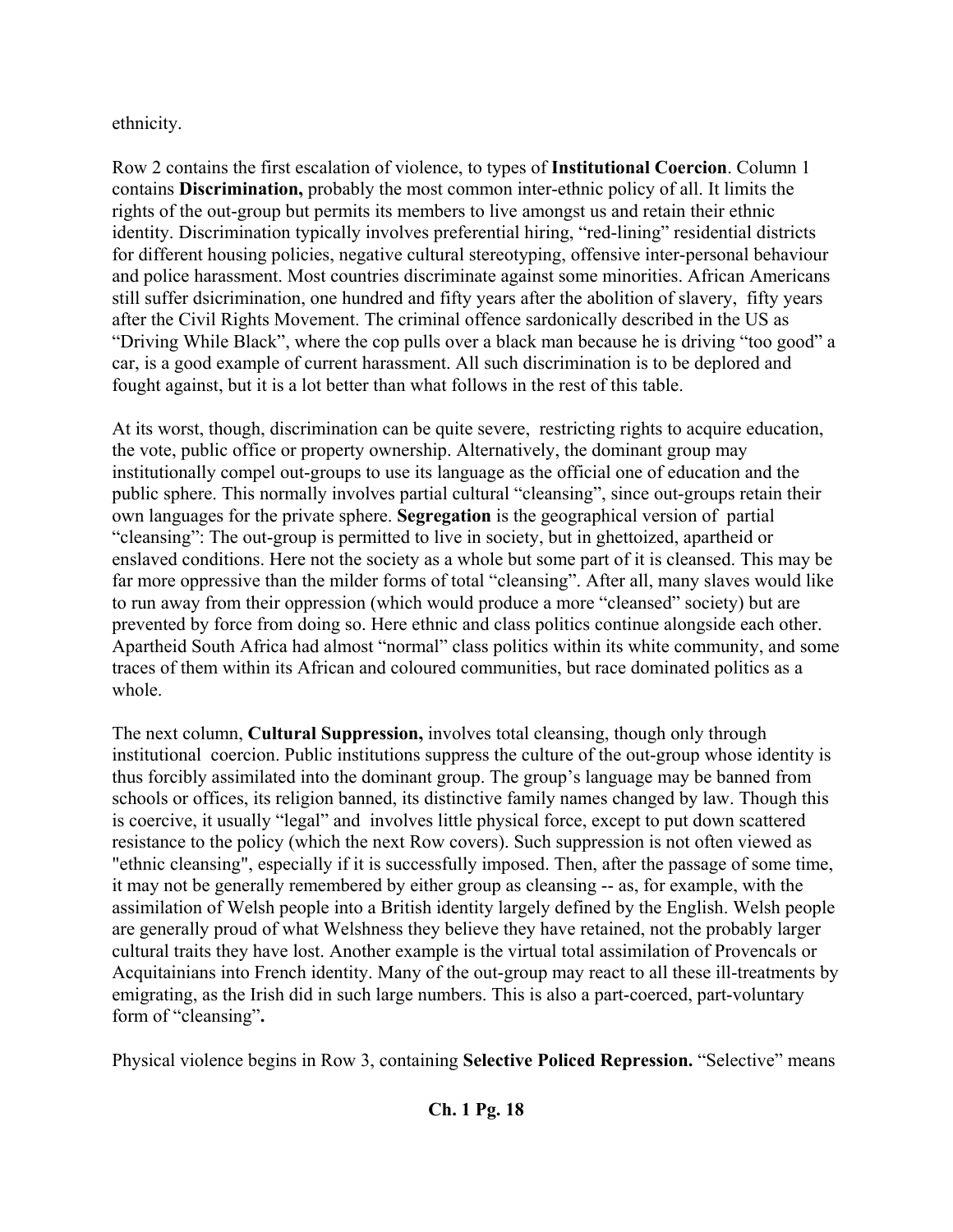it is targeted at dissidents, usually protesters against Row 2 policies. "Policed" means repression remains rather orderly, enforcing laws through routinized "legitimate" means -- though this will typically also include some limited physical violence. The first column contains repression aimed specifically at protesters, the second escalates to an attempt to repress part of out-group identity. The latter also contains policed implantation of settlers from the dominant group, displacing the indigenous out group from their homes, though not from the society as a whole. An example would be the settlement of Protestant Scots onto Ulster farms from the 17th century onward, forcibly displacing thousands of Irish Catholic farmers. The third column moves us to **Policed Total Cultural Suppression**, **Population Exchanges**, and **Policed Deportations and Emigrations**, a wide variety of state-run cleansings, coercive but not usually very violent. The policies discussed so far normally involve a fairly stable state believing only that it is enforcing the rule of law.

 Row 4 introduces serious physical violence. In the first column this remains routinized and orderly, under state control. **General Policed Repression** is aimed at groups harbouring protesters, rioters, rebels or terrorists, inflicting sanguinary official punishment, in order to cow the main part of the group to submit. If this is routine, states will employ specialized paramilitaries whose names become notorious to out-groups -- like the Cossacks or the Blackand-Tans. The next two columns involve less controlled violence. Escalation to violent partial cleansing involves settlement/ displacement, as in most European colonizations, and "**Pogroms**" and communal riots, varied short-lived forms of violence, including rioting, looting, plus some murder and rape, with mixed motives -- state agencies seek to displace political tensions onto out-groups, locals enjoy the looting, violence and rape, ethnic cleansers try to induce terrorized flight. Pogroms typically induce some emigration. Common victims have been the Jewish, Armenian and Chinese diasporas. The next escalation is to **"Wild" Deportations** and **Emigrations**, involving enough brutality to persuade members of the out-group to flee -- as in the former Yugoslavia in recent years. Cleansing of a more "racial" form may involve distinctively **Biological** policies. Here the out-group is denied reproduction by restrictive marriage or sexual policies, escalating perhaps to forcible sterilization or to rape where the intent is to make the woman unlikely to bear children carrying the identity of the out-group. Biological cleansing tends to centre on females, for obvious reasons -- maternity is certain, paternity only presumed.

Row 5 escalates to the violence of mass deaths which were the unintended consequence of the dominant group's policies. The first column involves policy "**Mistakes**", often through submitting ethnic groups to labour conditions to which they were ill-adapted, or by revolutionaries seeking to achieve major social transformations with foolish policies -- for example, the "Great Leap Forward" in China, which unintentionally killed millions. The implication is that once the mistake is realized, the policy will be abandoned, and so the outgroup will not be wiped out. I do not wish to "exonerate" the perpetrators of such mass killings, for the numbers of the dead may be enormous. Most big "mistakes" border on the next category, labelled as **Callous** policies. These are not directly intended to kill the out-group but the dominant group has such negative views of the out-group that it does not particularly care that this ensues. This is not quite true of the leadership of the Great Leap Forward, but their slowness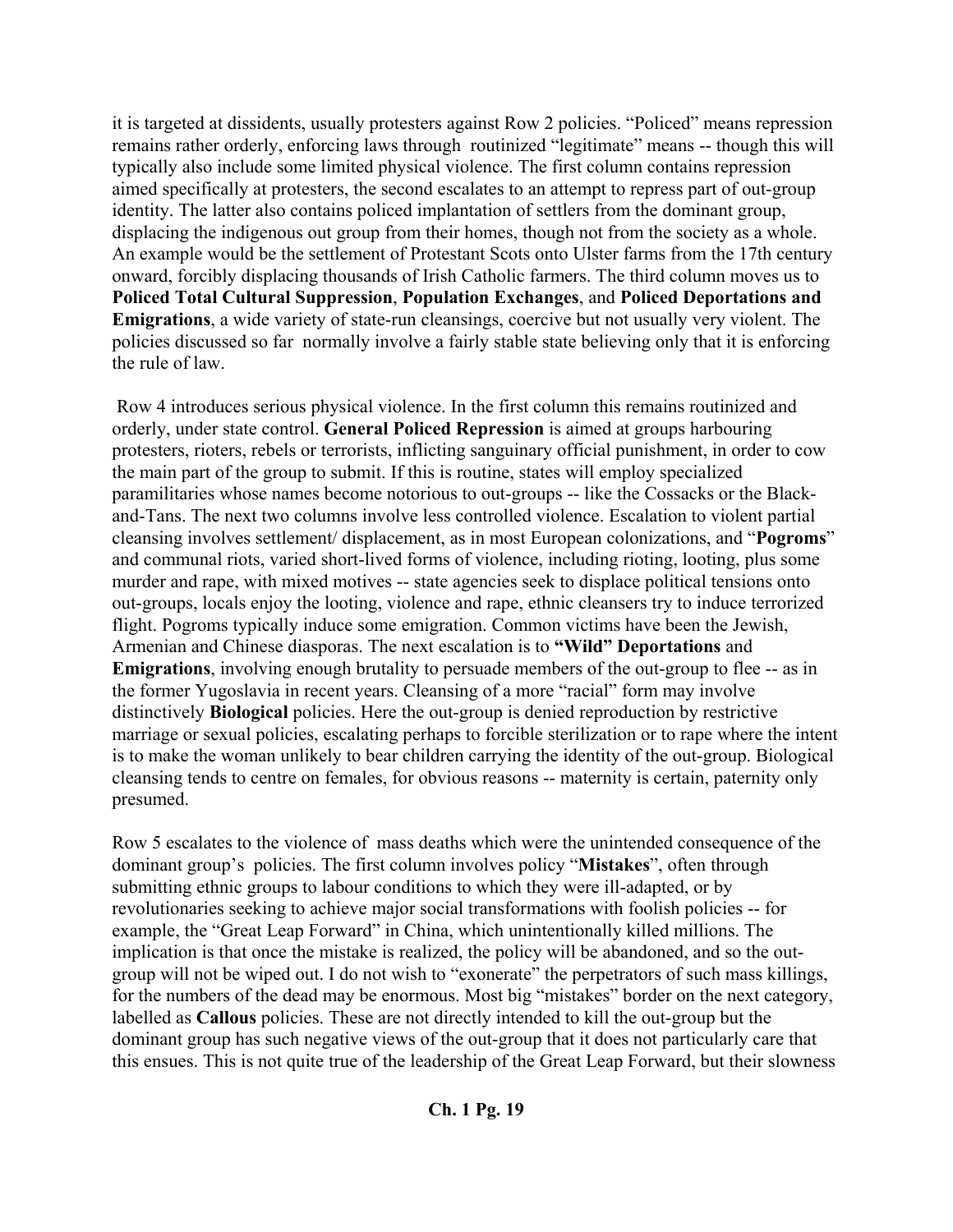in reacting to disaster obviously did reveal a relative lack of concern for the lives of the victims. Wars and civil wars loom large in the callous category, especially in the devastation inflicted on civilian populations through "laying waste to the country" or bombing cities. Stalin's famineinducing policies among peasants and Ukrainians or the "Highland Clearances" of Scotland are other examples. The limiting case is the very first colonization of Caribbean islands by the Spanish. By the time the colonialists collectively realized what their impact on the natives was, virtually all the natives were dead, which makes this strictly "ethnocide".

**Ethnocide** refers to a wiping out of a group and its culture which is not wholly intended by the dominant group. This is the exponential escalation of callous practices by the dominant group, which may even welcome the elimination of the out-group when this occurs. Ethnocide characterized the main thrust of many terrible encounters between colonial settlers and indigenous peoples, in which most deaths resulted from diseases carried from the dominant to the out-group, worsened by "reservations" and terrible labour conditions which were not intended to kill, but which did wear down the natives to near death. Much more of this in Chapter 5.

Finally, Row 6 contains premeditated mass killing. I have excluded killings normally legitimated by the rules of war (ie of defined combatants only) and isolated serial killing committed by a single individual covered by the ordinary criminal code.<sup>4</sup> Exemplary **Repression** is how I style most of the more atrocious imperial conquest policies of history -- for example, putting an entire city to the sword in order to cow other cities into submission. 20th century military campaigns have escalated this type in the form of indiscriminate bombing of civilians, as in Dresden, Tokyo and Hiroshima. This is claimed as being likely to induce surrender, though Dresden and Tokyo also embodied motives of revenge. Modern campaigns also have variants of the Roman practice of decimation (killing every tenth person of a rebellious population). In the Balkans in the 1940s the German army killed fifty local civilians for every German killed by guerillas. These atrocities tend to be officially sanctioned, though more local massacres, like those of some Waffen-SS units or the American soldiers at My Lai, were not. Rebels and terrorists are usually capable of only smaller atrocities of this type, though September 11 was a very large one. This was presumably the first atrocity in a series aimed at American civilians to force American withdrawal from contested parts of the world. Today, all exemplary repression could be theoretically prosecuted under international law as "war crimes" or "crimes against humanity" -- though killers who win wars are rarely prosecuted (only the losers were after 1945). Civil wars also often involve substantial slaughter of the civilian population, with motives of anger, revenge, sadism etc. which usually fall short of systematic

<sup>&</sup>lt;sup>4</sup> Of course, since the rules of war are often vague, and since modern war does kill more civilians, there are many borderline cases. Was the sudden Japanese onslaught on Pearl Harbor, before war has been declared, in this category? Is the US justified in launching missiles and bombs with a known "circular error probability" (ie some will go off-course) against a country harboring its enemy (rather than attempting negotiation for his handover)? Most American say yes, many from other countries say no.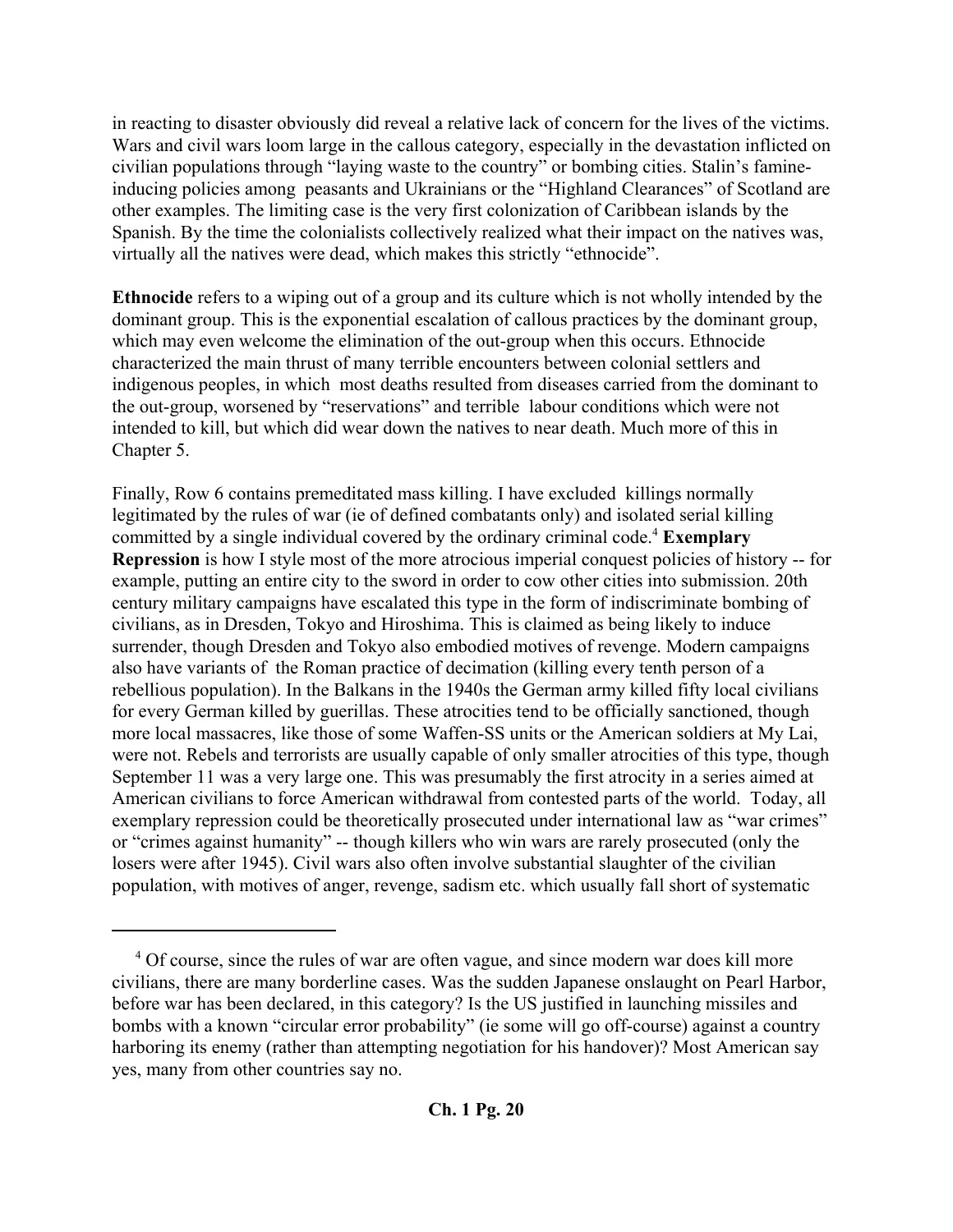cleansing intent -- e.g. various episodes in the Biafran or Sudanese civil wars.

Then come mass murders whose intent is partial cleansing. **Forced Conversion** is a religious sub-type where there is simple and stark choice: "convert or die". Serbs were told by Croat Ustasha forces during World War II: become Catholic or die. In pogroms, Jews were often given such a choice. Some of the out-group are killed, either because they resist or because perpetrators wish to show that the choice is for real. But most will live, cleansed partially -- of their religion but not their entire culture.

**Politicide** is a recently-coined term. It is killing where the intended target is the entire leadership and potential leadership class of a more generally victimized and feared group (as defined by Harff and Gurr, 1988: 360). This may overlap with exemplary repression, though politicide has a more cleansing intent. Wiping out leaders and intellectuals is intended to undermine the out-group's cultural identity, whereas cities cowed into submission through exemplary repression may retain their identities. By killing all educated Poles, the Nazis intended to wipe out Polish cultural identity, just as Burundian Tutsis intended to wipe out Hutu cultural identity in killing educated Hutus.

Since this book compares cleansing of ethnic with other groups, I add my own coined term, **Classicide**, referring to the intended mass killing of entire social classes by modern leftists. Since this may be more murderous than forced conversion or politicide, I have arrowed it in the table towards, but not in, the genocide category. The Khmer Rouge were the worst perpetrators; Stalinists and Maoists perpetrated short bursts. The victim classes were thought irredeemable enemies. It seems to be distinctive to leftists, since only they are tempted to believe they can do without opposed ("exploiting") classes. Rightist regimes of capitalists and landlords always recognize that they need workers and peasants to do the work for them. Thus the mass slaughter by the Indonesian army and Islamic paramilitaries of at least 500,000 Indonesian communist sympathizers in 1965-66, though it disproportionately killed poor peasants was targeted at a political rather than a class enemy – at communists. not peasants or workers. It was politicide, not classicide. I discuss classicide in Chapter 12. In revolutionary leftist regimes it has co-existed with "mistakes" and "callousness" amid the Khmer Rouge, Stalinism and Maoism. All three types can be prosecuted as "war crimes" or "crimes against humanity".

Finally comes **Genocide**, a term invented in 1944 by the Polish lawyer Raphael Lemkin. I begin with the United Nations' definition, which slightly modifies Lemkin's and is now the international legal definition. The UN says that genocide is a criminal act intended to destroy an ethnic, national or religious group, which is targeted for destruction as such. The U.N. definition can be criticized because it includes both too much and too little. It sometimes may include too much because it adds a sub-clause, allowing either total or "partial" destruction to count as genocide. I have difficulty with the concept of "partial genocide", unless this has a particular geographic connotation. Settlers in California in 1851 attempting to wipe out all the Indians from the Owens Valley were embarked upon partial, in the sense of a local, genocide.

The International Criminal Tribunal for Yugoslavia decided General Krstic had committed a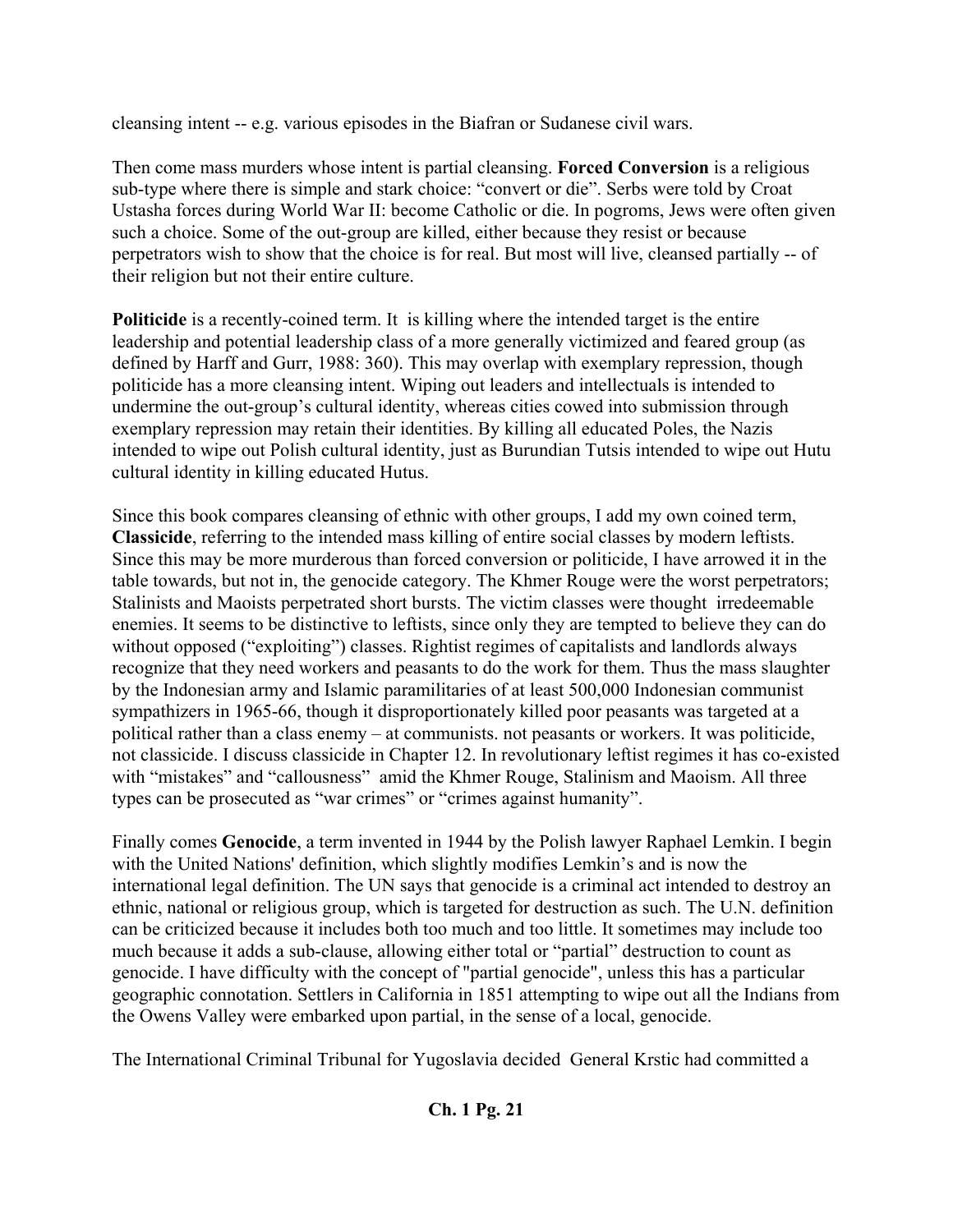"partial genocide" in 1995 because his Bosnian Serb troops murdered 7-800 Muslim men in Srebrenica (all those managed to capture). The court decided that, though Muslim women, small children and the elderly were not killed, the massacre of the men meant that the city's Muslim community could not reconstitute itself as a viable community. This was partial genocide of Srebrenica, declared the court (ICTY, Krstic Case, Judgement 2.8.01). I would prefer to term this a local genocidal outburst, set amidst a broader murderous cleansing of Muslims which was too erratic and regionally varied to be termed genocide. On the other hand, I would enlarge the concept of genocide beyond merely ethnic groups -- though not to politically-defined groups, who would be covered by other of my categories (various forms of repression, politicide and classicide). <sup>5</sup> Genocide is also fully intentional, aiming to wipe out an entire group -- though this goal is almost never completely attained. Genocide usually involves not only killings but also the attempt to eradicate cultural memory of the group (destroying its churches, libraries, museums, street names etc.). If only cultural cleansing occurs, I would not call this genocide – in my terms it is cultural suppression -- though UN sources sometimes do. Genocide is committed by majorities against minorities, whereas politicide is the reverse.

This book focuses on the worst ethnic cleansing, the darkly shaded area of the table, collectively labeled "murderous ethnic cleansing".<sup>6</sup> My category excludes all the categories contained in Column 1, even though its lower cells might involve many deaths. I have also coloured three cells adjacent to this dark-shaded area in a lighter hue to acknowledge that these "borderline" zones may also contain some murderous cleansing. I prefer to resist the temptation to call many of these types "genocide" as some do (eg Roger Smith, 1997; Jonassohn, 1998). Genocides are very few -- but they do number more than just "the Holocaust" launched against the Jews (as Bauer, 1997, also notes).

All these categories are what sociologists call "ideal-types", exaggerations of real-world phenomena. Real-world countries typically mix them up together, while the most serious cases tend to escalate rapidly through several of them. There is often debate whether this or that case might count as genocide, so that international law can be invoked. But social behaviour does not

<sup>&</sup>lt;sup>5</sup> Many criticize the U.N. definition for omitting non-ethnic victims, targeted for their political, mental, physical or sexual characteristics (Andreopoulos, 1994: Part I). The Nazis murdered many communists, disabled people and homosexuals. Critics of the U.N. definition are often seeking to get the worst cases of mass murder covered by international law. At the moment, "war crimes" (ie committed in wartime against enemy combattants and civilians) and "genocide" are the most serious offences under international law, whereas "crimes against humanity", which could cover the rest of the more murderous field, remain less clearly defined and are considered "less serious" than genocide by international courts (see Neier, 1998: 12-20, for a brief discussion). My concerns here are neither legal nor political, but analytical – what is the least ambiguous use of terms.

<sup>&</sup>lt;sup>6</sup> This is roughly the ethnic part of what Rummel in his studies of all large killings calls "democide", killings of the masses.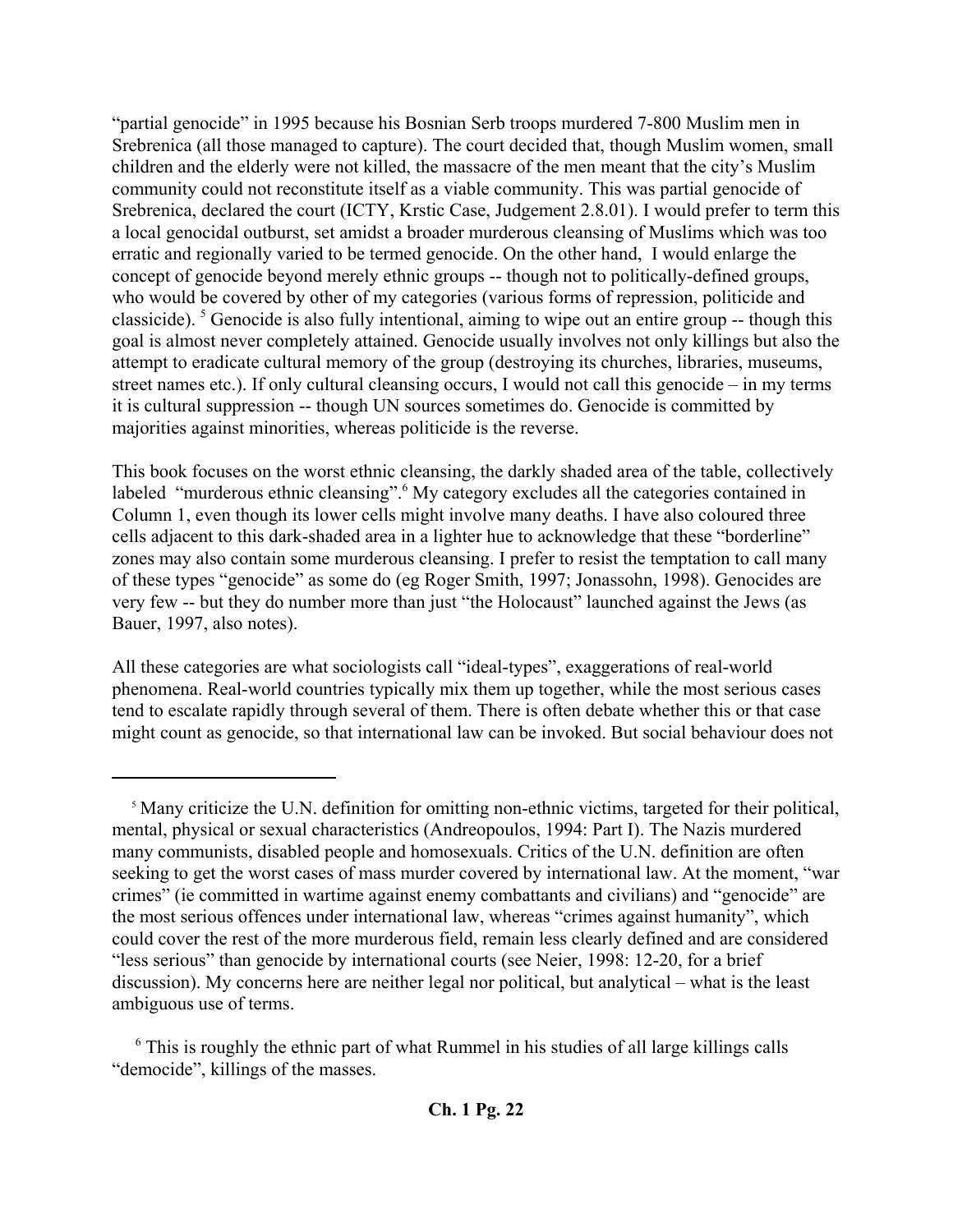fall into neat conceptual boxes, whether mine or those of the law. Most cleansing is very mixed. The 95% elimination of North American Indians involved lesser segregations and deportations, escalating to outbursts of exemplary repression, amounting overall to a mostly unintended ethnocide, yet containing repeated genocidal outbursts. South African apartheid mainly combined various types of repression, segregation and coerced deportations (involving 3.5 million people!). The worst cleansings all have earlier less serious phases -- that is how radicals get emboldened and inured. Cleansings typically proceeds in erratic bursts, most of which either die away or produce backlashes. And even genocidal intent by some leaders may get subverted by reluctance or resistance from below -- or vice versa. Most cases of local inter-communal violence do not escalate to mass murder -- as in India, Northern Ireland and most areas of Indonesia.

Making these distinctions reveals two broad but paradoxical features of ethnic cleansing. On the one hand, most has been quite mild. Murderous cleansing is uncommon. Assimilation, backed up by milder institutional coercion, has dominated. On the other hand, most advanced countries today are ethnically "cleansed" since they are substantially mono-ethnic (ie at least 70% of the population considers itself to be of one ethnicity) whereas in the past they were far more multiethnic. So we have two main problems. Why did such "cleansing" occur? And why in only a few cases did it turn really nasty? These are the main historical questions which my book must answer.

| Table 1.1: Types of Violence and Cleansing in Inter-Group Relations |  |  |
|---------------------------------------------------------------------|--|--|
|                                                                     |  |  |

|                              | <b>Cleansing</b><br>Types of                                              |                                                                                      |                               |  |
|------------------------------|---------------------------------------------------------------------------|--------------------------------------------------------------------------------------|-------------------------------|--|
| <b>Types of Violence</b>     | <b>None</b>                                                               | <b>Partial</b>                                                                       | <b>Total</b>                  |  |
| 1. None                      | 1.Multi-culturalism/<br>toleration<br>2. Consociational/<br>Confederalism | Partial abandoning of<br>identity eg thru<br>voluntary official<br>language adoption | <b>Voluntary assimilation</b> |  |
| 2. Institutional<br>Coercion | <b>Discrimination</b>                                                     | 1. Official language<br>restrictions<br>2. Segregation                               | <b>Cultural suppression</b>   |  |